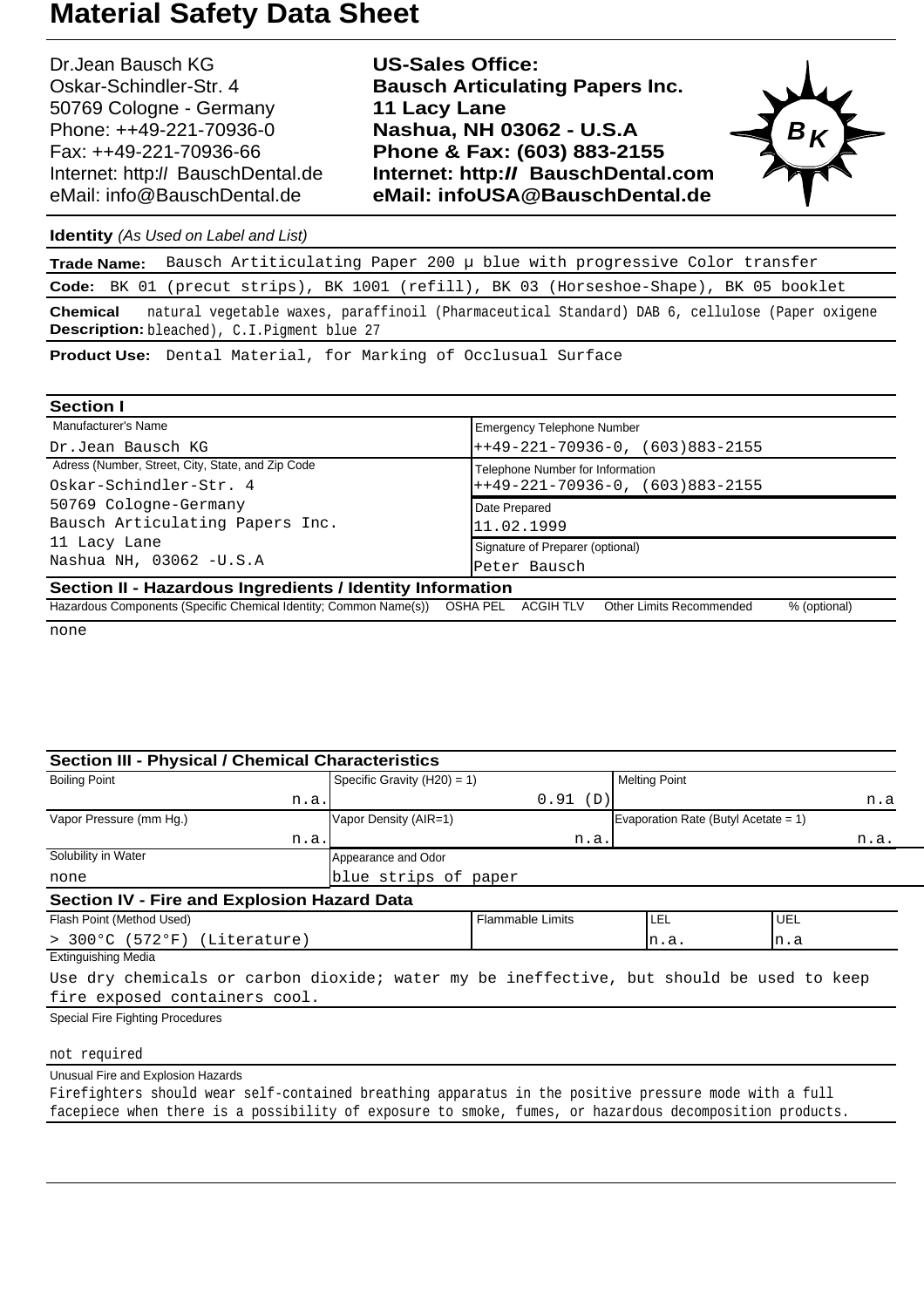Dr.Jean Bausch KG Oskar-Schindler-Str. 4 50769 Cologne - Germany Phone: ++49-221-70936-0 Fax: ++49-221-70936-66 Internet: http:// BauschDental.de eMail: [info@BauschDental.de](mailto:info@BauschDental.de)

**US-Sales Office: Bausch Articulating Papers Inc. 11 Lacy Lane Nashua, NH 03062 - U.S.A Phone & Fax: (603) 883-2155 Internet: http:II BauschDental.com eMail: [infoUSA@BauschDental.de](mailto:infoUSA@BauschDental.de)**



**Identity** (As Used on Label and List)

**Trade Name:** Bausch Artiticulating Paper 200µ red with progressive Color transfer

**Code:** BK 02 (precut strips), BK 1002 (refills for BK 02)

natural vegetable waxes, paraffinoil (Pharmaceutical Standard) DAB 6, cellulose (Paper oxigene Description: bleached), C.I.Pigment red 48:2 **Chemical**

**Product Use:** Dental Material, for Marking of Occlusual Surface

| <b>Section I</b>                                                                     |                                          |  |  |
|--------------------------------------------------------------------------------------|------------------------------------------|--|--|
| Manufacturer's Name                                                                  | <b>Emergency Telephone Number</b>        |  |  |
| Dr.Jean Bausch KG                                                                    | $++49-221-70936-0, (603)883-2155$        |  |  |
| Adress (Number, Street, City, State, and Zip Code                                    | Telephone Number for Information         |  |  |
| Oskar-Schindler-Str. 4                                                               | $++49-221-70936-0, (603)883-2155$        |  |  |
| 50769 Cologne-Germany                                                                | Date Prepared                            |  |  |
| Bausch Articulating Papers Inc.                                                      | 11.02.1999                               |  |  |
| 11 Lacy Lane                                                                         | Signature of Preparer (optional)         |  |  |
| Nashua NH, 03062 - U.S.A                                                             | Peter Bausch                             |  |  |
| Section II - Hazardous Ingredients / Identity Information                            |                                          |  |  |
| Hazardous Components (Specific Chemical Identity; Common Name(s)) OSHA PEL ACGIH TLV | Other Limits Recommended<br>% (optional) |  |  |

none

| <b>Section III - Physical / Chemical Characteristics</b>                                                                  |                                |                         |                                      |            |
|---------------------------------------------------------------------------------------------------------------------------|--------------------------------|-------------------------|--------------------------------------|------------|
| <b>Boiling Point</b>                                                                                                      | Specific Gravity $(H20) = 1$ ) |                         | <b>Melting Point</b>                 |            |
| n.a.                                                                                                                      |                                | 0.91<br>(D)             | n.a                                  |            |
| Vapor Pressure (mm Hg.)                                                                                                   | Vapor Density (AIR=1)          |                         | Evaporation Rate (Butyl Acetate = 1) |            |
| n.a.                                                                                                                      |                                | n.a.                    |                                      | n.a.       |
| Solubility in Water                                                                                                       | Appearance and Odor            |                         |                                      |            |
| none                                                                                                                      | red strips of paper            |                         |                                      |            |
| <b>Section IV - Fire and Explosion Hazard Data</b>                                                                        |                                |                         |                                      |            |
| Flash Point (Method Used)                                                                                                 |                                | <b>Flammable Limits</b> | I LEL                                | <b>UEL</b> |
| > 300°C (572°F) (Literature)                                                                                              |                                |                         | n.a.                                 | In.a       |
| <b>Extinguishing Media</b>                                                                                                |                                |                         |                                      |            |
| Use dry chemicals or carbon dioxide; water my be ineffective, but should be used to keep<br>fire exposed containers cool. |                                |                         |                                      |            |
| Special Fire Fighting Procedures                                                                                          |                                |                         |                                      |            |
| not required                                                                                                              |                                |                         |                                      |            |
| Unusual Fire and Explosion Hazards                                                                                        |                                |                         |                                      |            |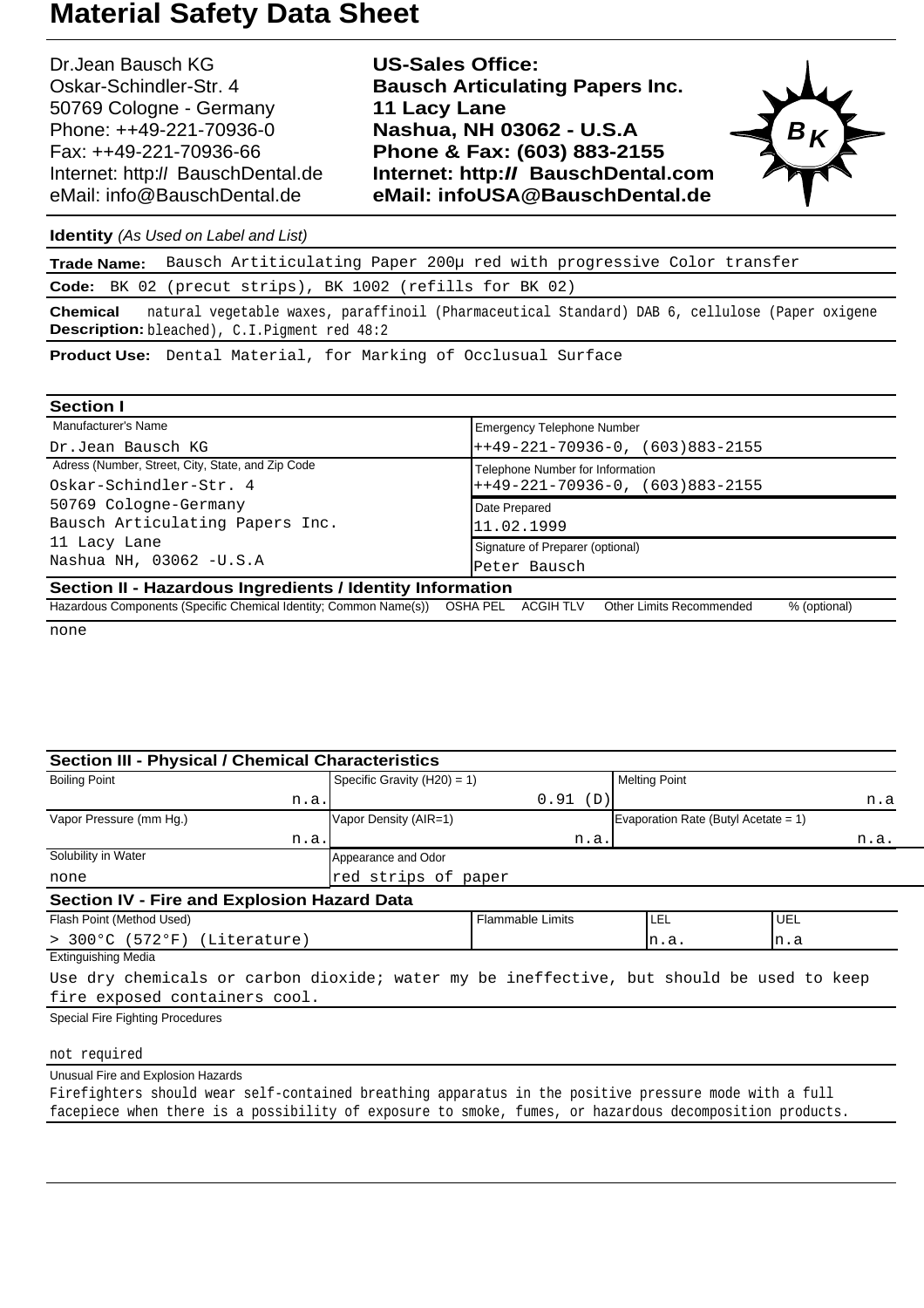Dr.Jean Bausch KG Oskar-Schindler-Str. 4 50769 Cologne - Germany Phone: ++49-221-70936-0 Fax: ++49-221-70936-66 Internet: http:// BauschDental.de eMail: [info@BauschDental.de](mailto:info@BauschDental.de)

**US-Sales Office: Bausch Articulating Papers Inc. 11 Lacy Lane Nashua, NH 03062 - U.S.A Phone & Fax: (603) 883-2155 Internet: http:II BauschDental.com eMail: [infoUSA@BauschDental.de](mailto:infoUSA@BauschDental.de)**



**Identity** (As Used on Label and List)

**Trade Name:** Bausch Artiticulating Silk 80 µ red with progressive Color transfer

**Code:** BK 06 (roll), BK 08 (roll)

natural vegetable waxes, paraffinoil (Pharmaceutical Standard) DAB 6, natural silk, C.I.Pigment Description: red 48:2, emulsifier (Pharmaceutical Standard) DAB 10 **Chemical**

**Product Use:** Dental Material, for Marking of Occlusual Surface

| <b>Section I</b>                                                                     |                                          |  |  |  |
|--------------------------------------------------------------------------------------|------------------------------------------|--|--|--|
| Manufacturer's Name                                                                  | <b>Emergency Telephone Number</b>        |  |  |  |
| Dr.Jean Bausch KG                                                                    | $+49-221-70936-0$ , (603)883-2155        |  |  |  |
| Adress (Number, Street, City, State, and Zip Code                                    | Telephone Number for Information         |  |  |  |
| Oskar-Schindler-Str. 4                                                               | $+49-221-70936-0$ , (603)883-2155        |  |  |  |
| 50769 Cologne-Germany                                                                | Date Prepared                            |  |  |  |
| Bausch Articulating Papers Inc.<br>11 Lacy Lane                                      | 11.02.1999                               |  |  |  |
|                                                                                      | Signature of Preparer (optional)         |  |  |  |
| Nashua NH, 03062 -U.S.A                                                              | Peter Bausch                             |  |  |  |
| Section II - Hazardous Ingredients / Identity Information                            |                                          |  |  |  |
| Hazardous Components (Specific Chemical Identity; Common Name(s)) OSHA PEL ACGIH TLV | Other Limits Recommended<br>% (optional) |  |  |  |

none

| <b>Section III - Physical / Chemical Characteristics</b>                                                                  |                                |                         |                                      |            |
|---------------------------------------------------------------------------------------------------------------------------|--------------------------------|-------------------------|--------------------------------------|------------|
| <b>Boiling Point</b>                                                                                                      | Specific Gravity $(H20) = 1$ ) |                         | <b>Melting Point</b>                 |            |
| n.a.                                                                                                                      |                                | 0.91<br>(D)             | n.a                                  |            |
| Vapor Pressure (mm Hg.)                                                                                                   | Vapor Density (AIR=1)          |                         | Evaporation Rate (Butyl Acetate = 1) |            |
| n.a.                                                                                                                      |                                | n.a.                    |                                      | n.a.       |
| Solubility in Water                                                                                                       | Appearance and Odor            |                         |                                      |            |
| none                                                                                                                      | red rolls of silk              |                         |                                      |            |
| <b>Section IV - Fire and Explosion Hazard Data</b>                                                                        |                                |                         |                                      |            |
| Flash Point (Method Used)                                                                                                 |                                | <b>Flammable Limits</b> | I LEL                                | <b>UEL</b> |
| > 300°C (572°F) (Literature)                                                                                              |                                |                         | n.a.                                 | In.a       |
| <b>Extinguishing Media</b>                                                                                                |                                |                         |                                      |            |
| Use dry chemicals or carbon dioxide; water my be ineffective, but should be used to keep<br>fire exposed containers cool. |                                |                         |                                      |            |
| Special Fire Fighting Procedures                                                                                          |                                |                         |                                      |            |
| not required                                                                                                              |                                |                         |                                      |            |
| Unusual Fire and Explosion Hazards                                                                                        |                                |                         |                                      |            |
|                                                                                                                           |                                |                         |                                      |            |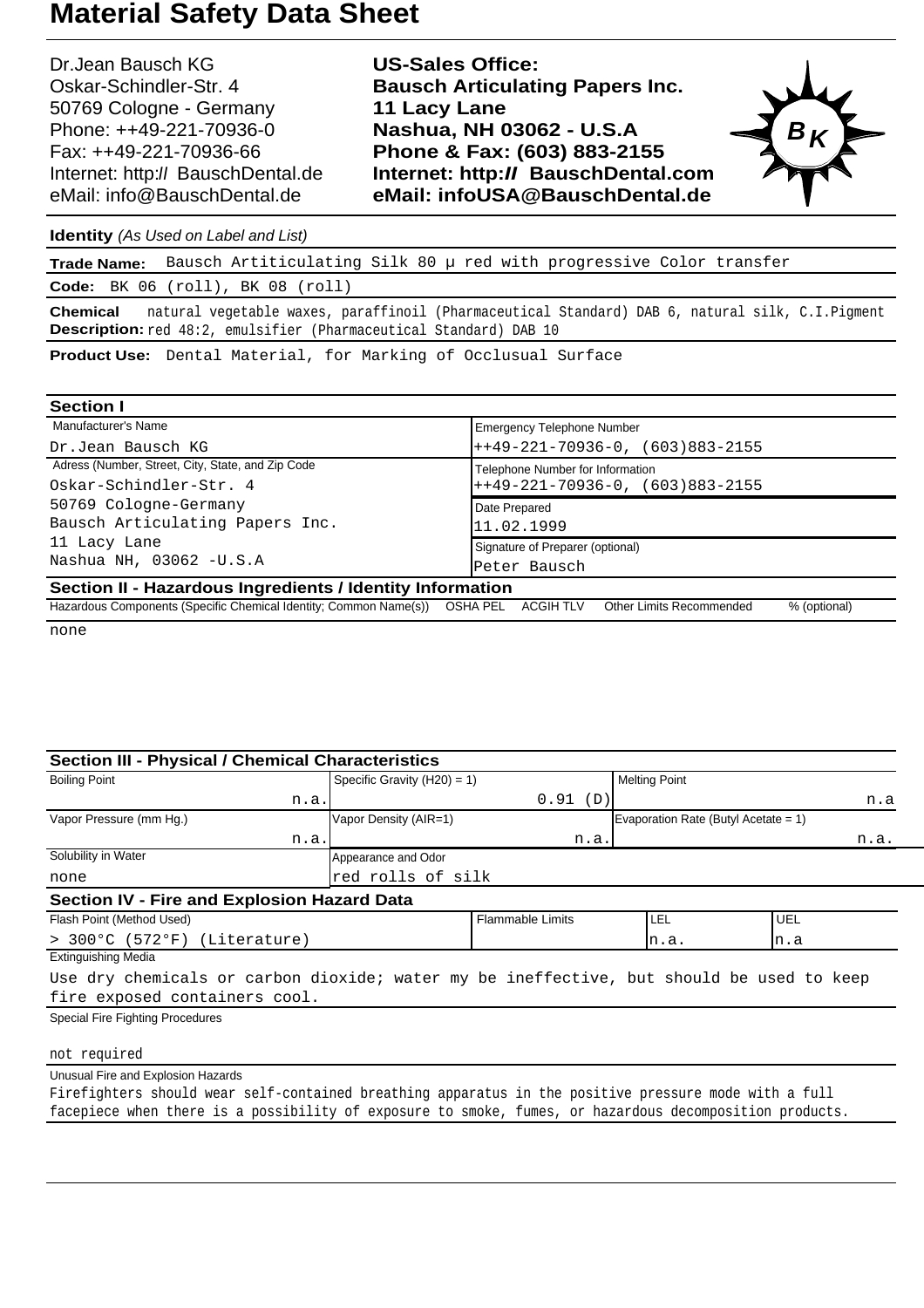Dr.Jean Bausch KG Oskar-Schindler-Str. 4 50769 Cologne - Germany Phone: ++49-221-70936-0 Fax: ++49-221-70936-66 Internet: http:// BauschDental.de eMail: [info@BauschDental.de](mailto:info@BauschDental.de)

**US-Sales Office: Bausch Articulating Papers Inc. 11 Lacy Lane Nashua, NH 03062 - U.S.A Phone & Fax: (603) 883-2155 Internet: http:II BauschDental.com eMail: [infoUSA@BauschDental.de](mailto:infoUSA@BauschDental.de)**



**Identity** (As Used on Label and List)

**Trade Name:** Bausch Artiticulating Silk 80 µ blue with progressive Color transfer

**Code:** BK 07 (roll)

natural vegetable waxes, paraffinoil (Pharmaceutical Standard) DAB 6, natural silk, C.I.Pigment Description: blue 27, emulsifier (Pharmaceutical Standard) DAB 10 **Chemical**

**Product Use:** Dental Material, for Marking of Occlusual Surface

| <b>Section I</b>                                                                     |                                                 |  |  |  |
|--------------------------------------------------------------------------------------|-------------------------------------------------|--|--|--|
| Manufacturer's Name                                                                  | <b>Emergency Telephone Number</b>               |  |  |  |
| Dr.Jean Bausch KG                                                                    | $+49-221-70936-0, (603)883-2155$                |  |  |  |
| Adress (Number, Street, City, State, and Zip Code                                    | Telephone Number for Information                |  |  |  |
| Oskar-Schindler-Str. 4                                                               | $+49-221-70936-0$ , (603)883-2155               |  |  |  |
| 50769 Cologne-Germany                                                                | Date Prepared                                   |  |  |  |
| Bausch Articulating Papers Inc.                                                      | 11.02.1999                                      |  |  |  |
| 11 Lacy Lane                                                                         | Signature of Preparer (optional)                |  |  |  |
| Nashua NH, 03062 - U.S.A                                                             | Peter Bausch                                    |  |  |  |
| Section II - Hazardous Ingredients / Identity Information                            |                                                 |  |  |  |
| Hazardous Components (Specific Chemical Identity; Common Name(s)) OSHA PEL ACGIH TLV | <b>Other Limits Recommended</b><br>% (optional) |  |  |  |

none

| <b>Section III - Physical / Chemical Characteristics</b>                                 |                                |                                               |                                      |  |                                                    |
|------------------------------------------------------------------------------------------|--------------------------------|-----------------------------------------------|--------------------------------------|--|----------------------------------------------------|
| <b>Boiling Point</b>                                                                     | Specific Gravity $(H20) = 1$ ) | <b>Melting Point</b>                          |                                      |  |                                                    |
| n.a.                                                                                     |                                | 0.91<br>(D)                                   |                                      |  | n.a                                                |
| Vapor Pressure (mm Hg.)                                                                  | Vapor Density (AIR=1)          |                                               | Evaporation Rate (Butyl Acetate = 1) |  |                                                    |
| n.a.                                                                                     |                                | n.a.                                          |                                      |  | n.a.                                               |
| Solubility in Water                                                                      | Appearance and Odor            |                                               |                                      |  |                                                    |
| none                                                                                     | blue rolls of silk             |                                               |                                      |  |                                                    |
| Section IV - Fire and Explosion Hazard Data                                              |                                |                                               |                                      |  |                                                    |
| Flash Point (Method Used)                                                                |                                | <b>Flammable Limits</b><br><b>UEL</b><br>LEL. |                                      |  |                                                    |
| > 300°C (572°F) (Literature)                                                             |                                |                                               | n.a.                                 |  | In.a                                               |
| <b>Extinguishing Media</b>                                                               |                                |                                               |                                      |  |                                                    |
| Use dry chemicals or carbon dioxide; water my be ineffective, but should be used to keep |                                |                                               |                                      |  |                                                    |
| fire exposed containers cool.                                                            |                                |                                               |                                      |  |                                                    |
| Special Fire Fighting Procedures                                                         |                                |                                               |                                      |  |                                                    |
|                                                                                          |                                |                                               |                                      |  |                                                    |
| not required                                                                             |                                |                                               |                                      |  |                                                    |
| Unusual Fire and Explosion Hazards                                                       |                                |                                               |                                      |  |                                                    |
|                                                                                          |                                | .                                             |                                      |  | $\mathbf{a}$ , and $\mathbf{a}$ , and $\mathbf{a}$ |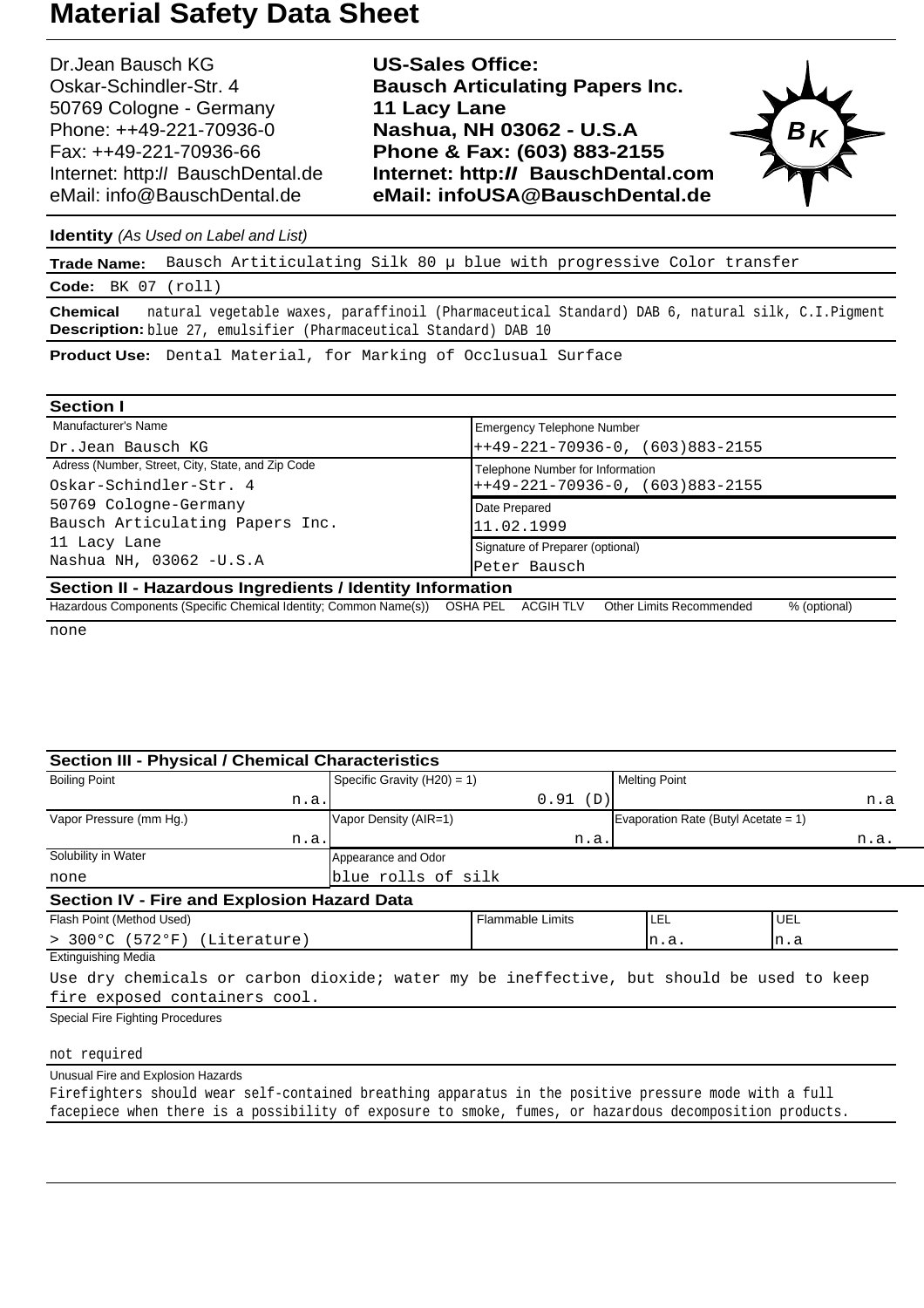Dr.Jean Bausch KG Oskar-Schindler-Str. 4 50769 Cologne - Germany Phone: ++49-221-70936-0 Fax: ++49-221-70936-66 Internet: http:// BauschDental.de eMail: [info@BauschDental.de](mailto:info@BauschDental.de)

**US-Sales Office: Bausch Articulating Papers Inc. 11 Lacy Lane Nashua, NH 03062 - U.S.A Phone & Fax: (603) 883-2155 Internet: http:II BauschDental.com eMail: [infoUSA@BauschDental.de](mailto:infoUSA@BauschDental.de)**



**Identity** (As Used on Label and List)

**Trade Name:** Bausch Artiticulating Paper 40µ extra thin blue **Code:** BK 09 (booklets of 200 strips), BK 11 (sheets), BK 13 (rolls 16 mm), BK 15 (rolls 22 mm) Castor Oil (Pharmaceutical Quality), cellulose (Paper oxigene bleached), C.I.Pigment blue 27, **Chemical**

Description: Tech Binder (mixed polymerization of artificial substance)

**Product Use:** Dental Material, for Marking of Occlusual Surface

| <b>Section I</b>                                                                     |                                          |  |  |
|--------------------------------------------------------------------------------------|------------------------------------------|--|--|
| Manufacturer's Name                                                                  | <b>Emergency Telephone Number</b>        |  |  |
| Dr.Jean Bausch KG                                                                    | $++49-221-70936-0, (603)883-2155$        |  |  |
| Adress (Number, Street, City, State, and Zip Code                                    | Telephone Number for Information         |  |  |
| Oskar-Schindler-Str. 4                                                               | $++49-221-70936-0, (603)883-2155$        |  |  |
| 50769 Cologne-Germany                                                                | Date Prepared                            |  |  |
| Bausch Articulating Papers Inc.                                                      | 11.02.1999                               |  |  |
| 11 Lacy Lane                                                                         | Signature of Preparer (optional)         |  |  |
| Nashua NH, 03062 - U.S.A                                                             | Peter Bausch                             |  |  |
| Section II - Hazardous Ingredients / Identity Information                            |                                          |  |  |
| Hazardous Components (Specific Chemical Identity; Common Name(s)) OSHA PEL ACGIH TLV | Other Limits Recommended<br>% (optional) |  |  |

none

| <b>Section III - Physical / Chemical Characteristics</b>                                                                  |                                                |                                         |                                      |  |  |
|---------------------------------------------------------------------------------------------------------------------------|------------------------------------------------|-----------------------------------------|--------------------------------------|--|--|
| <b>Boiling Point</b>                                                                                                      | Specific Gravity $(H20) = 1$ )                 |                                         | <b>Melting Point</b>                 |  |  |
| n.a.                                                                                                                      |                                                | 0.91<br>(D)                             | n.a                                  |  |  |
| Vapor Pressure (mm Hg.)                                                                                                   | Vapor Density (AIR=1)                          |                                         | Evaporation Rate (Butyl Acetate = 1) |  |  |
| n.a.                                                                                                                      |                                                | n.a.                                    | n.a.                                 |  |  |
| Solubility in Water                                                                                                       | Appearance and Odor                            |                                         |                                      |  |  |
| none                                                                                                                      |                                                | blue strips, sheets, and rolls of paper |                                      |  |  |
| <b>Section IV - Fire and Explosion Hazard Data</b>                                                                        |                                                |                                         |                                      |  |  |
| Flash Point (Method Used)                                                                                                 | <b>Flammable Limits</b><br><b>UEL</b><br>I LEL |                                         |                                      |  |  |
| > 300°C (572°F) (Literature)                                                                                              | n.a.<br>In.a                                   |                                         |                                      |  |  |
| <b>Extinguishing Media</b>                                                                                                |                                                |                                         |                                      |  |  |
| Use dry chemicals or carbon dioxide; water my be ineffective, but should be used to keep<br>fire exposed containers cool. |                                                |                                         |                                      |  |  |
| Special Fire Fighting Procedures                                                                                          |                                                |                                         |                                      |  |  |
| not required                                                                                                              |                                                |                                         |                                      |  |  |
| Unusual Fire and Explosion Hazards                                                                                        |                                                |                                         |                                      |  |  |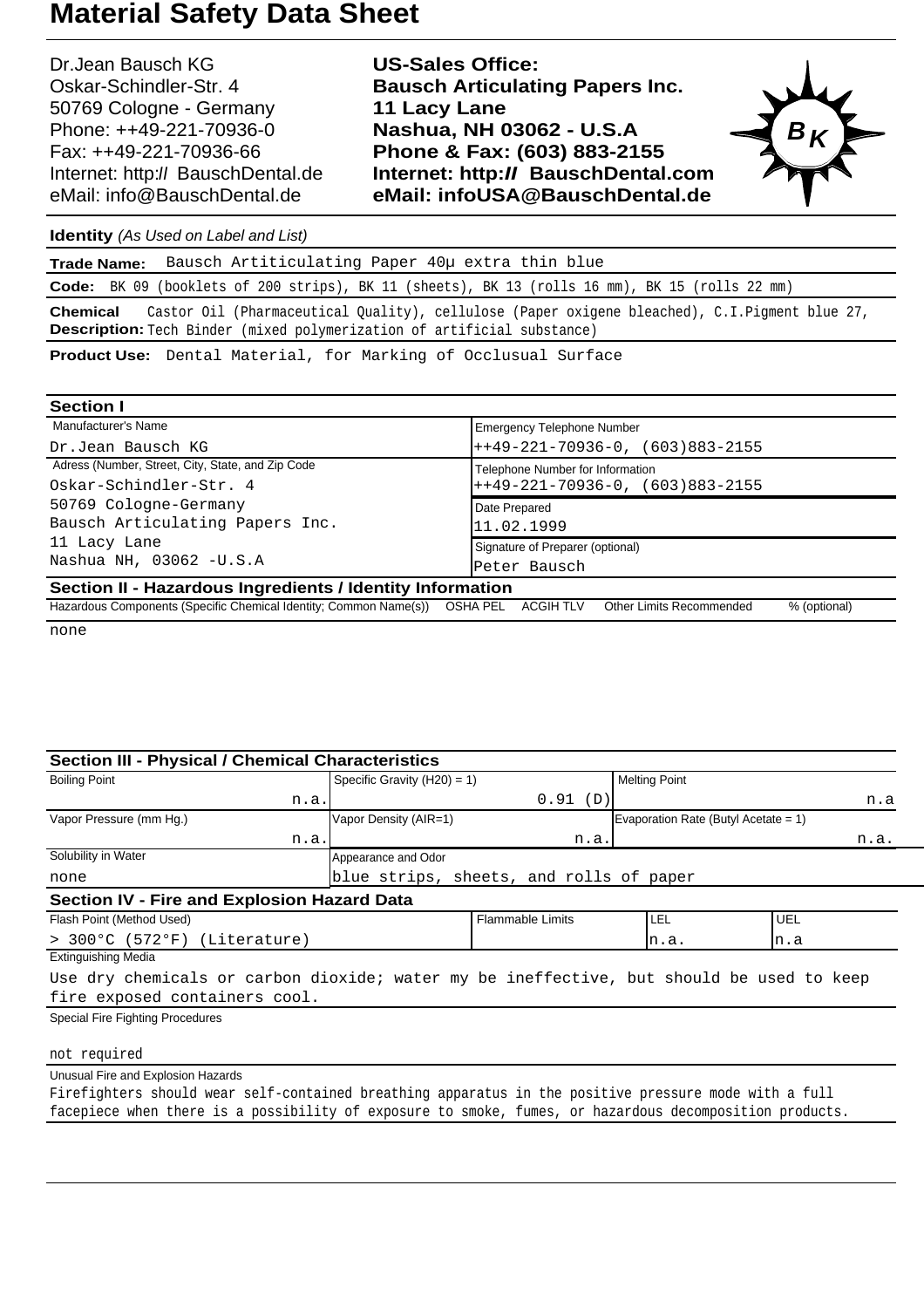Dr.Jean Bausch KG Oskar-Schindler-Str. 4 50769 Cologne - Germany Phone: ++49-221-70936-0 Fax: ++49-221-70936-66 Internet: http:// BauschDental.de eMail: [info@BauschDental.de](mailto:info@BauschDental.de)

**US-Sales Office: Bausch Articulating Papers Inc. 11 Lacy Lane Nashua, NH 03062 - U.S.A Phone & Fax: (603) 883-2155 Internet: http:II BauschDental.com eMail: [infoUSA@BauschDental.de](mailto:infoUSA@BauschDental.de)**



**Identity** (As Used on Label and List)

**Trade Name:** Bausch Artiticulating Paper 40µ extra thin red

**Code:** BK 10 (booklets of 200 strips), BK 12 (sheets), BK 14 (rolls 16 mm), BK 16 (rolls 22 mm)

Castor Oil (Pharmaceutical Quality), cellulose (Paper oxigene bleached), C.I.Pigment red 49, Description: Tech Binder (mixed polymerization of artificial substance) **Chemical**

**Product Use:** Dental Material, for Marking of Occlusual Surface

| <b>Section I</b>                                                                     |                                                                       |  |  |
|--------------------------------------------------------------------------------------|-----------------------------------------------------------------------|--|--|
| Manufacturer's Name                                                                  | <b>Emergency Telephone Number</b>                                     |  |  |
| Dr.Jean Bausch KG                                                                    | $++49-221-70936-0, (603)883-2155$                                     |  |  |
| Adress (Number, Street, City, State, and Zip Code<br>Oskar-Schindler-Str. 4          | Telephone Number for Information<br>$++49-221-70936-0, (603)883-2155$ |  |  |
| 50769 Cologne-Germany                                                                |                                                                       |  |  |
| Bausch Articulating Papers Inc.                                                      | Date Prepared                                                         |  |  |
| 11 Lacy Lane                                                                         | 11.02.1999                                                            |  |  |
| Nashua NH, 03062 - U.S.A                                                             | Signature of Preparer (optional)                                      |  |  |
|                                                                                      | Peter Bausch                                                          |  |  |
| Section II - Hazardous Ingredients / Identity Information                            |                                                                       |  |  |
| Hazardous Components (Specific Chemical Identity; Common Name(s)) OSHA PEL ACGIH TLV | Other Limits Recommended<br>% (optional)                              |  |  |

none

| <b>Section III - Physical / Chemical Characteristics</b>                                 |                                       |                                        |                                      |      |  |
|------------------------------------------------------------------------------------------|---------------------------------------|----------------------------------------|--------------------------------------|------|--|
| <b>Boiling Point</b>                                                                     | Specific Gravity $(H20) = 1$ )        |                                        | <b>Melting Point</b>                 |      |  |
| n.a.                                                                                     |                                       | 0.91<br>(D)                            | n.a                                  |      |  |
| Vapor Pressure (mm Hg.)                                                                  | Vapor Density (AIR=1)                 |                                        | Evaporation Rate (Butyl Acetate = 1) |      |  |
| n.a.                                                                                     |                                       | n.a.                                   |                                      | n.a. |  |
| Solubility in Water                                                                      | Appearance and Odor                   |                                        |                                      |      |  |
| none                                                                                     |                                       | red strips, sheets, and rolls of paper |                                      |      |  |
| <b>Section IV - Fire and Explosion Hazard Data</b>                                       |                                       |                                        |                                      |      |  |
| Flash Point (Method Used)                                                                | <b>Flammable Limits</b><br>UEL<br>LEL |                                        |                                      |      |  |
| > 300°C (572°F) (Literature)                                                             | n.a.<br>n.a                           |                                        |                                      |      |  |
| <b>Extinguishing Media</b>                                                               |                                       |                                        |                                      |      |  |
| Use dry chemicals or carbon dioxide; water my be ineffective, but should be used to keep |                                       |                                        |                                      |      |  |
| fire exposed containers cool.                                                            |                                       |                                        |                                      |      |  |
| Special Fire Fighting Procedures                                                         |                                       |                                        |                                      |      |  |
|                                                                                          |                                       |                                        |                                      |      |  |
| not required                                                                             |                                       |                                        |                                      |      |  |
| Unusual Fire and Explosion Hazards                                                       |                                       |                                        |                                      |      |  |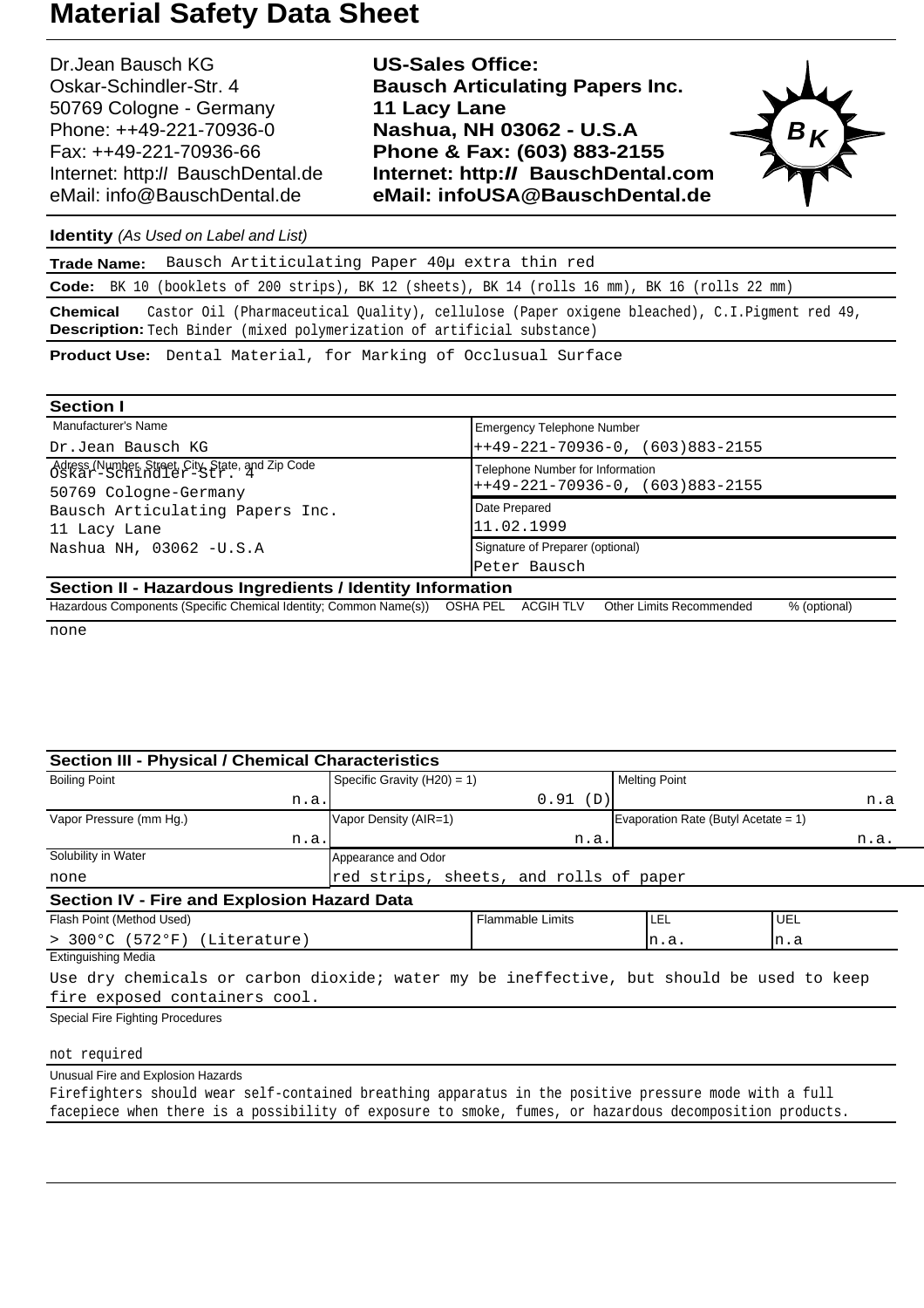Dr.Jean Bausch KG Oskar-Schindler-Str. 4 50769 Cologne - Germany Phone: ++49-221-70936-0 Fax: ++49-221-70936-66 Internet: http:// BauschDental.de eMail: [info@BauschDental.de](mailto:info@BauschDental.de)

**US-Sales Office: Bausch Articulating Papers Inc. 11 Lacy Lane Nashua, NH 03062 - U.S.A Phone & Fax: (603) 883-2155 Internet: http:II BauschDental.com eMail: [infoUSA@BauschDental.de](mailto:infoUSA@BauschDental.de)**



**Identity** (As Used on Label and List)

**Trade Name:** Bausch Artiticulating Paper 60µ extra thin blue **Code:** BK 04 (US-Version) precut strips, (BK 61 outside US,) Horseshoeshape BK 17 Castor Oil (Pharmaceutical Quality), cellulose (Paper oxigene bleached), C.I.Pigment blue 27, Description: Tech Binder (mixed polymerization of artificial substance) **Chemical**

**Product Use:** Dental Material, for Marking of Occlusual Surface

| <b>Section I</b>                                                                     |                                                 |  |  |  |
|--------------------------------------------------------------------------------------|-------------------------------------------------|--|--|--|
| Manufacturer's Name                                                                  | <b>Emergency Telephone Number</b>               |  |  |  |
| Dr.Jean Bausch KG                                                                    | $++49-221-70936-0, (603)883-2155$               |  |  |  |
| Adress (Number, Street, City, State, and Zip Code                                    | Telephone Number for Information                |  |  |  |
| Oskar-Schindler-Str. 4                                                               | $++49-221-70936-0, (603)883-2155$               |  |  |  |
| 50769 Cologne-Germany                                                                | Date Prepared                                   |  |  |  |
| Bausch Articulating Papers Inc.<br>11 Lacy Lane                                      | 11.02.1999                                      |  |  |  |
|                                                                                      | Signature of Preparer (optional)                |  |  |  |
| Nashua NH, 03062 - U.S.A                                                             | Peter Bausch                                    |  |  |  |
| Section II - Hazardous Ingredients / Identity Information                            |                                                 |  |  |  |
| Hazardous Components (Specific Chemical Identity; Common Name(s)) OSHA PEL ACGIH TLV | <b>Other Limits Recommended</b><br>% (optional) |  |  |  |

none

| <b>Section III - Physical / Chemical Characteristics</b>                                 |                                                |                                         |                                      |      |  |
|------------------------------------------------------------------------------------------|------------------------------------------------|-----------------------------------------|--------------------------------------|------|--|
| <b>Boiling Point</b>                                                                     | Specific Gravity $(H20) = 1$ )                 |                                         | <b>Melting Point</b>                 |      |  |
| n.a.                                                                                     | 0.91<br>(D)                                    |                                         |                                      | n.a  |  |
| Vapor Pressure (mm Hg.)                                                                  | Vapor Density (AIR=1)                          |                                         | Evaporation Rate (Butyl Acetate = 1) |      |  |
| n.a.                                                                                     |                                                | n.a.                                    |                                      | n.a. |  |
| Solubility in Water                                                                      | Appearance and Odor                            |                                         |                                      |      |  |
| none                                                                                     |                                                | blue strips, sheets, and rolls of paper |                                      |      |  |
| <b>Section IV - Fire and Explosion Hazard Data</b>                                       |                                                |                                         |                                      |      |  |
| Flash Point (Method Used)                                                                | <b>Flammable Limits</b><br><b>UEL</b><br>I LEL |                                         |                                      |      |  |
| > 300°C (572°F) (Literature)                                                             |                                                |                                         | n.a.                                 | In.a |  |
| <b>Extinguishing Media</b>                                                               |                                                |                                         |                                      |      |  |
| Use dry chemicals or carbon dioxide; water my be ineffective, but should be used to keep |                                                |                                         |                                      |      |  |
| fire exposed containers cool.                                                            |                                                |                                         |                                      |      |  |
| <b>Special Fire Fighting Procedures</b>                                                  |                                                |                                         |                                      |      |  |
|                                                                                          |                                                |                                         |                                      |      |  |
| not required                                                                             |                                                |                                         |                                      |      |  |
| Unusual Fire and Explosion Hazards                                                       |                                                |                                         |                                      |      |  |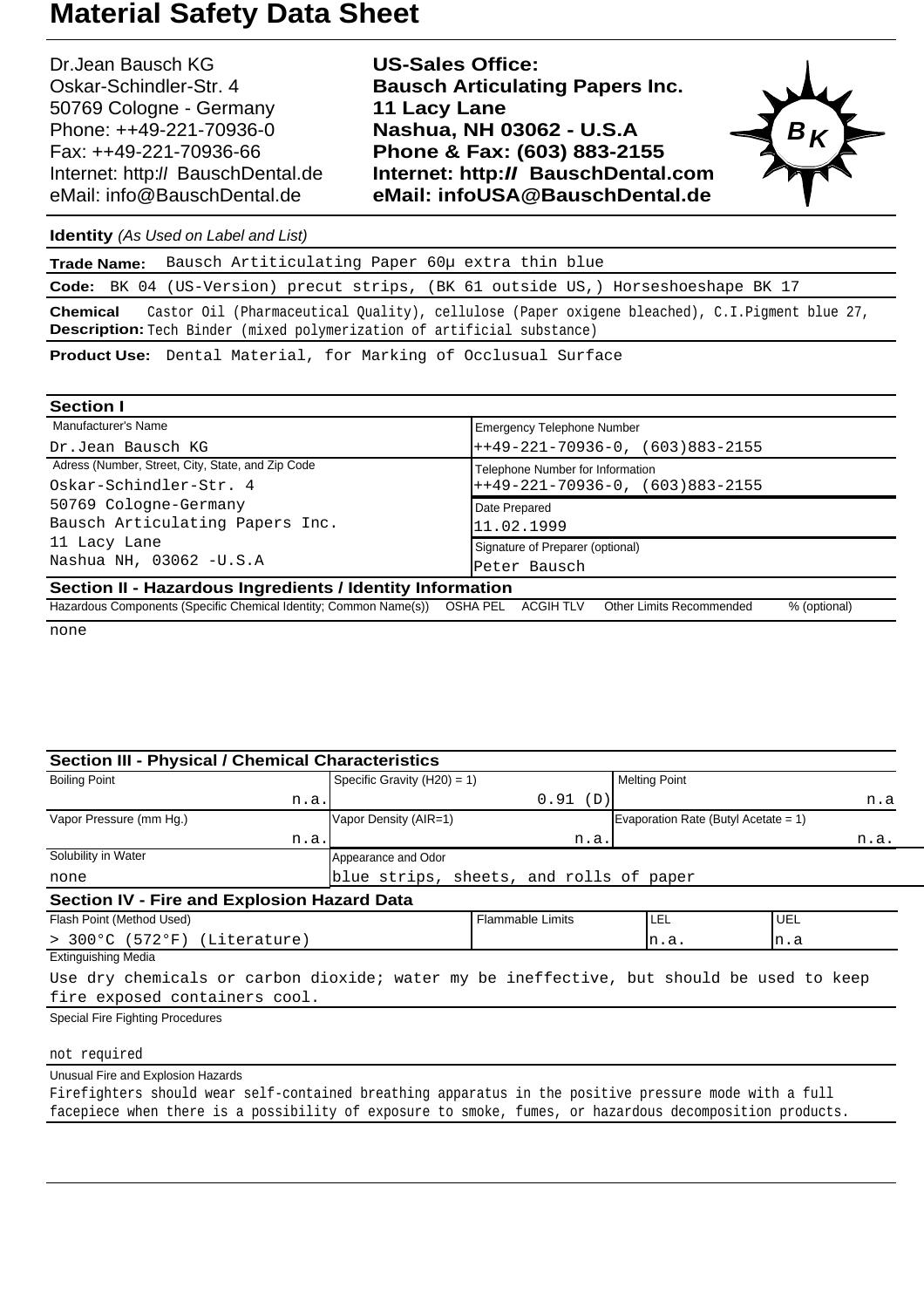Dr.Jean Bausch KG Oskar-Schindler-Str. 4 50769 Cologne - Germany Phone: ++49-221-70936-0 Fax: ++49-221-70936-66 Internet: http:// BauschDental.de eMail: [info@BauschDental.de](mailto:info@BauschDental.de)

**US-Sales Office: Bausch Articulating Papers Inc. 11 Lacy Lane Nashua, NH 03062 - U.S.A Phone & Fax: (603) 883-2155 Internet: http:II BauschDental.com eMail: [infoUSA@BauschDental.de](mailto:infoUSA@BauschDental.de)**



**Identity** (As Used on Label and List)

**Trade Name:** Bausch Artiticulating Paper 60µ extra thin red

**Code:** BK 62 precut strips, Horseshoe shape BK 18

Castor Oil (Pharmaceutical Quality), cellulose (Paper oxigene bleached), C.I.Pigment red 49, Description: Tech Binder (mixed polymerization of artificial substance) **Chemical**

**Product Use:** Dental Material, for Marking of Occlusual Surface

| <b>Section I</b>                                                                                                                                                                    |                                                                       |  |  |  |
|-------------------------------------------------------------------------------------------------------------------------------------------------------------------------------------|-----------------------------------------------------------------------|--|--|--|
| Manufacturer's Name                                                                                                                                                                 | <b>Emergency Telephone Number</b>                                     |  |  |  |
| Dr.Jean Bausch KG                                                                                                                                                                   | $++49-221-70936-0, (603)883-2155$                                     |  |  |  |
| Adress (Number, Street, City, State, and Zip Code<br>Oskar-Schindler-Str. 4<br>50769 Cologne-Germany<br>Bausch Articulating Papers Inc.<br>11 Lacy Lane<br>Nashua NH, 03062 - U.S.A | Telephone Number for Information<br>$++49-221-70936-0, (603)883-2155$ |  |  |  |
|                                                                                                                                                                                     | Date Prepared                                                         |  |  |  |
|                                                                                                                                                                                     | 11.02.1999                                                            |  |  |  |
|                                                                                                                                                                                     | Signature of Preparer (optional)                                      |  |  |  |
|                                                                                                                                                                                     | Peter Bausch                                                          |  |  |  |
| Section II - Hazardous Ingredients / Identity Information                                                                                                                           |                                                                       |  |  |  |
| Hazardous Components (Specific Chemical Identity; Common Name(s)) OSHA PEL ACGIH TLV                                                                                                | <b>Other Limits Recommended</b><br>% (optional)                       |  |  |  |

none

| <b>Section III - Physical / Chemical Characteristics</b>                                 |                                              |                                        |     |                                      |      |
|------------------------------------------------------------------------------------------|----------------------------------------------|----------------------------------------|-----|--------------------------------------|------|
| <b>Boiling Point</b>                                                                     | Specific Gravity $(H20) = 1$ )               |                                        |     | <b>Melting Point</b>                 |      |
| n.a.                                                                                     |                                              | 0.91(D)                                | n.a |                                      |      |
| Vapor Pressure (mm Hg.)                                                                  | Vapor Density (AIR=1)                        |                                        |     | Evaporation Rate (Butyl Acetate = 1) |      |
| n.a.                                                                                     |                                              | n.a.                                   |     |                                      | n.a. |
| Solubility in Water                                                                      | Appearance and Odor                          |                                        |     |                                      |      |
| none                                                                                     |                                              | red strips, sheets, and rolls of paper |     |                                      |      |
| <b>Section IV - Fire and Explosion Hazard Data</b>                                       |                                              |                                        |     |                                      |      |
| Flash Point (Method Used)                                                                | <b>Flammable Limits</b><br><b>UEL</b><br>LEL |                                        |     |                                      |      |
| > 300°C (572°F) (Literature)                                                             | n.a.<br>n.a                                  |                                        |     |                                      |      |
| <b>Extinguishing Media</b>                                                               |                                              |                                        |     |                                      |      |
| Use dry chemicals or carbon dioxide; water my be ineffective, but should be used to keep |                                              |                                        |     |                                      |      |
| fire exposed containers cool.                                                            |                                              |                                        |     |                                      |      |
| Special Fire Fighting Procedures                                                         |                                              |                                        |     |                                      |      |
| not required                                                                             |                                              |                                        |     |                                      |      |
| Unusual Fire and Explosion Hazards                                                       |                                              |                                        |     |                                      |      |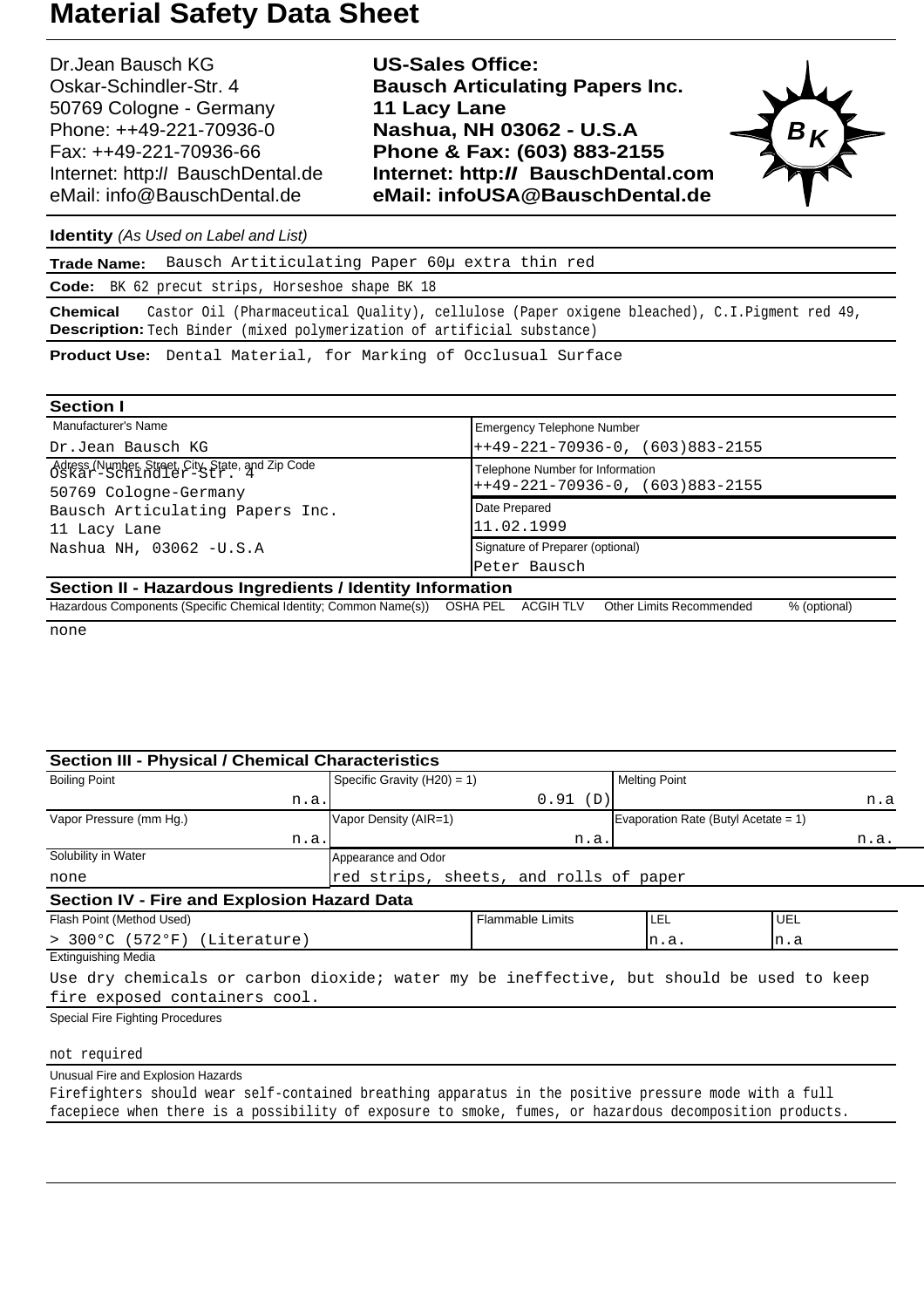Dr.Jean Bausch KG Oskar-Schindler-Str. 4 50769 Cologne - Germany Phone: ++49-221-70936-0 Fax: ++49-221-70936-66 Internet: http:// BauschDental.de eMail: [info@BauschDental.de](mailto:info@BauschDental.de)

**US-Sales Office: Bausch Articulating Papers Inc. 11 Lacy Lane Nashua, NH 03062 - U.S.A Phone & Fax: (603) 883-2155 Internet: http:II BauschDental.com eMail: [infoUSA@BauschDental.de](mailto:infoUSA@BauschDental.de)**



**Identity** (As Used on Label and List)

|          | Trade Name: Bausch Arti-Fol Occlusion Test Film 8µ black                                            |
|----------|-----------------------------------------------------------------------------------------------------|
|          | <b>Code:</b> BK 20, BK 1020, BK 24, BK 1024, BK 70, BK 74                                           |
| Chemical | natural vegetable waxes, paraffinoil (Pharmaceutical Standard) DAB 6, Polyesther Foil,              |
|          | <b>Description:</b> emulsifier (Pharmaceutical Standard) DAB 10, C.I.Pigment black 6,7 carbon black |
|          |                                                                                                     |

**Product Use:** Dental Material, for Marking of Occlusual Surface

| <b>Section I</b>                                                                                   |                                                 |  |  |
|----------------------------------------------------------------------------------------------------|-------------------------------------------------|--|--|
| Manufacturer's Name                                                                                | <b>Emergency Telephone Number</b>               |  |  |
| Dr.Jean Bausch KG                                                                                  | $++49-221-70936-0, (603)883-2155$               |  |  |
| Adress (Number, Street, City, State, and Zip Code                                                  | Telephone Number for Information                |  |  |
| Oskar-Schindler-Str. 4<br>50769 Cologne-Germany<br>Bausch Articulating Papers Inc.<br>11 Lacy Lane | $++49-221-70936-0, (603)883-2155$               |  |  |
|                                                                                                    | Date Prepared                                   |  |  |
|                                                                                                    | 11.02.1999                                      |  |  |
|                                                                                                    | Signature of Preparer (optional)                |  |  |
| Nashua NH, 03062 - U.S.A                                                                           | Peter Bausch                                    |  |  |
| Section II - Hazardous Ingredients / Identity Information                                          |                                                 |  |  |
| Hazardous Components (Specific Chemical Identity; Common Name(s)) OSHA PEL ACGIH TLV               | <b>Other Limits Recommended</b><br>% (optional) |  |  |

none

| <b>Section III - Physical / Chemical Characteristics</b>                                 |                                                     |      |                                      |      |  |
|------------------------------------------------------------------------------------------|-----------------------------------------------------|------|--------------------------------------|------|--|
| <b>Boiling Point</b>                                                                     | Specific Gravity $(H20) = 1$ )                      |      | <b>Melting Point</b>                 |      |  |
| n.a.                                                                                     |                                                     | n.a  | n.a                                  |      |  |
| Vapor Pressure (mm Hg.)                                                                  | Vapor Density (AIR=1)                               |      | Evaporation Rate (Butyl Acetate = 1) |      |  |
| n.a.                                                                                     |                                                     | n.a. |                                      | n.a. |  |
| Solubility in Water                                                                      | Appearance and Odor                                 |      |                                      |      |  |
| none                                                                                     | black rolls of plastic film                         |      |                                      |      |  |
| <b>Section IV - Fire and Explosion Hazard Data</b>                                       |                                                     |      |                                      |      |  |
| Flash Point (Method Used)                                                                | <b>Flammable Limits</b><br><b>UEL</b><br><b>LEL</b> |      |                                      |      |  |
| > 300°C (572°F) (Literature)                                                             |                                                     |      | n.a.                                 | In.a |  |
| <b>Extinguishing Media</b>                                                               |                                                     |      |                                      |      |  |
| Use dry chemicals or carbon dioxide; water my be ineffective, but should be used to keep |                                                     |      |                                      |      |  |
| fire exposed containers cool.                                                            |                                                     |      |                                      |      |  |
| <b>Special Fire Fighting Procedures</b>                                                  |                                                     |      |                                      |      |  |
|                                                                                          |                                                     |      |                                      |      |  |
| not required                                                                             |                                                     |      |                                      |      |  |
| Unusual Fire and Explosion Hazards                                                       |                                                     |      |                                      |      |  |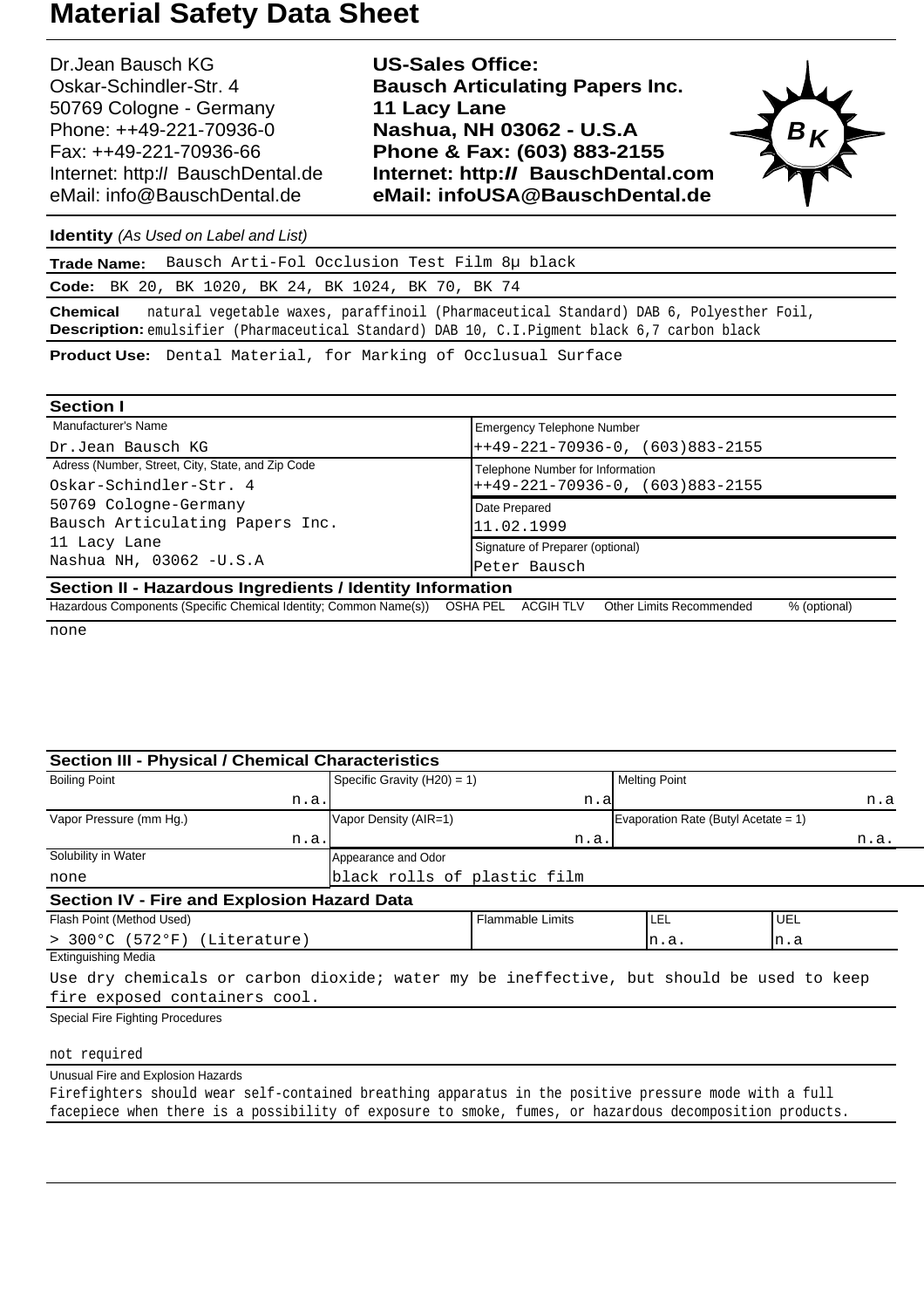Dr.Jean Bausch KG Oskar-Schindler-Str. 4 50769 Cologne - Germany Phone: ++49-221-70936-0 Fax: ++49-221-70936-66 Internet: http:II BauschDental.de eMail: [info@BauschDental.de](mailto:info@BauschDental.de)

**US-Sales Office: Bausch Articulating Papers Inc. 11 Lacy Lane Nashua, NH 03062 - U.S.A Phone & Fax: (603) 883-2155 Internet: http:II BauschDental.com eMail: [infoUSA@BauschDental.de](mailto:infoUSA@BauschDental.de)**



**Identity** (As Used on Label and List)

| Trade Name: Bausch Arti-Fol Occlusion Test Film 8µ red                                                                                                                                              |  |
|-----------------------------------------------------------------------------------------------------------------------------------------------------------------------------------------------------|--|
| <b>Code:</b> BK 21, BK 1021, BK 25, BK 1025, BK 71, BK 75                                                                                                                                           |  |
| <b>Chemical</b> natural vegetable waxes, paraffinoil (Pharmaceutical Standard) DAB 6, Polyesther Foil,<br><b>Description:</b> emulsifier (Pharmaceutical Standard) DAB 10, C.I.Pigment red 49, 48:2 |  |
| <b>Product Use:</b> Dental Material, for Marking of Occlusual Surface                                                                                                                               |  |

Dr.Jean Bausch KG Manufacturer's Name Oskar-Schindler-Str. 4 50769 Cologne-Germany Bausch Articulating Papers Inc. 11 Lacy Lane Nashua NH, 03062 -U.S.A Adress (Number, Street, City, State, and Zip Code ++49-221-70936-0, (603)883-2155 Emergency Telephone Number ++49-221-70936-0, (603)883-2155 Telephone Number for Information 11.02.1999 Date Prepared Peter Bausch Signature of Preparer (optional) Hazardous Components (Specific Chemical Identity; Common Name(s)) OSHA PEL ACGIH TLV Other Limits Recommended % (optional) **Section I Section II - Hazardous Ingredients / Identity Information**

none

| <b>Section III - Physical / Chemical Characteristics</b>                                                                  |                                |      |                                      |      |  |
|---------------------------------------------------------------------------------------------------------------------------|--------------------------------|------|--------------------------------------|------|--|
| <b>Boiling Point</b>                                                                                                      | Specific Gravity $(H20) = 1$ ) |      | <b>Melting Point</b>                 |      |  |
| n.a.                                                                                                                      |                                | n.a  | n.a                                  |      |  |
| Vapor Pressure (mm Hq.)                                                                                                   | Vapor Density (AIR=1)          |      | Evaporation Rate (Butyl Acetate = 1) |      |  |
| n.a.                                                                                                                      |                                | n.a. | n.a.                                 |      |  |
| Solubility in Water                                                                                                       | Appearance and Odor            |      |                                      |      |  |
| none                                                                                                                      | red rolls of plastic film      |      |                                      |      |  |
| <b>Section IV - Fire and Explosion Hazard Data</b>                                                                        |                                |      |                                      |      |  |
| Flash Point (Method Used)<br><b>Flammable Limits</b><br><b>LEL</b>                                                        |                                |      |                                      | UEL  |  |
| > 300°C (572°F) (Literature)                                                                                              |                                |      | n.a.                                 | In.a |  |
| <b>Extinguishing Media</b>                                                                                                |                                |      |                                      |      |  |
| Use dry chemicals or carbon dioxide; water my be ineffective, but should be used to keep<br>fire exposed containers cool. |                                |      |                                      |      |  |
| Special Fire Fighting Procedures                                                                                          |                                |      |                                      |      |  |
| not required                                                                                                              |                                |      |                                      |      |  |
| Unusual Fire and Explosion Hazards                                                                                        |                                |      |                                      |      |  |
|                                                                                                                           |                                |      |                                      |      |  |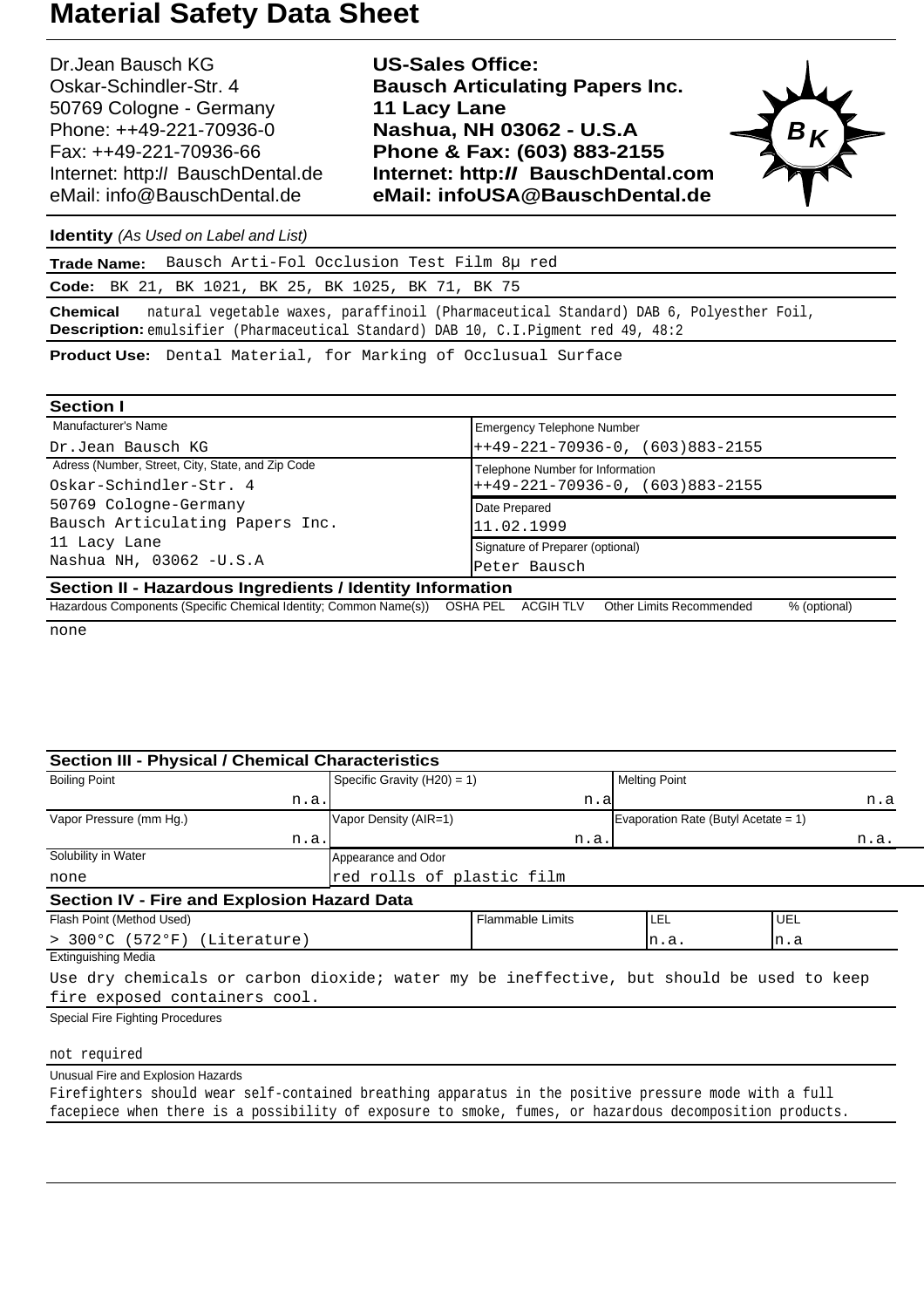Dr.Jean Bausch KG Oskar-Schindler-Str. 4 50769 Cologne - Germany Phone: ++49-221-70936-0 Fax: ++49-221-70936-66 Internet: http:// BauschDental.de eMail: [info@BauschDental.de](mailto:info@BauschDental.de)

**US-Sales Office: Bausch Articulating Papers Inc. 11 Lacy Lane Nashua, NH 03062 - U.S.A Phone & Fax: (603) 883-2155 Internet: http:II BauschDental.com eMail: [infoUSA@BauschDental.de](mailto:infoUSA@BauschDental.de)**



**Identity** (As Used on Label and List)

| Bausch Arti-Fol Occlusion Test Film 8µ green<br><b>Trade Name:</b>                                         |
|------------------------------------------------------------------------------------------------------------|
| <b>Code:</b> BK 22, BK 1022, BK 26, BK 1026, BK 72, BK 76                                                  |
| natural vegetable waxes, paraffinoil (Pharmaceutical Standard) DAB 6, Polyesther Foil,<br>Chemical         |
| <b>Description:</b> emulsifier (Pharmaceutical Standard) DAB 10, C.I.Pigment blue 27, C.I.Pigment Yellow 3 |
|                                                                                                            |

**Product Use:** Dental Material, for Marking of Occlusual Surface

| <b>Section I</b>                                                                                   |                                          |  |  |
|----------------------------------------------------------------------------------------------------|------------------------------------------|--|--|
| Manufacturer's Name                                                                                | <b>Emergency Telephone Number</b>        |  |  |
| Dr.Jean Bausch KG                                                                                  | $+49-221-70936-0, (603)883-2155$         |  |  |
| Adress (Number, Street, City, State, and Zip Code                                                  | Telephone Number for Information         |  |  |
| Oskar-Schindler-Str. 4<br>50769 Cologne-Germany<br>Bausch Articulating Papers Inc.<br>11 Lacy Lane | $++49-221-70936-0, (603)883-2155$        |  |  |
|                                                                                                    | Date Prepared                            |  |  |
|                                                                                                    | 11.02.1999                               |  |  |
|                                                                                                    | Signature of Preparer (optional)         |  |  |
| Nashua NH, 03062 - U.S.A                                                                           | Peter Bausch                             |  |  |
| Section II - Hazardous Ingredients / Identity Information                                          |                                          |  |  |
| Hazardous Components (Specific Chemical Identity; Common Name(s)) OSHA PEL ACGIH TLV               | Other Limits Recommended<br>% (optional) |  |  |

none

| <b>Section III - Physical / Chemical Characteristics</b>                                 |                                                     |      |                                      |      |  |
|------------------------------------------------------------------------------------------|-----------------------------------------------------|------|--------------------------------------|------|--|
| <b>Boiling Point</b>                                                                     | Specific Gravity $(H20) = 1$ )                      |      | <b>Melting Point</b>                 |      |  |
| n.a.                                                                                     |                                                     | n.a  | n.a                                  |      |  |
| Vapor Pressure (mm Hg.)                                                                  | Vapor Density (AIR=1)                               |      | Evaporation Rate (Butyl Acetate = 1) |      |  |
| n.a.                                                                                     |                                                     | n.a. |                                      | n.a. |  |
| Solubility in Water                                                                      | Appearance and Odor                                 |      |                                      |      |  |
| none                                                                                     | green rolls of plastic film                         |      |                                      |      |  |
| <b>Section IV - Fire and Explosion Hazard Data</b>                                       |                                                     |      |                                      |      |  |
| Flash Point (Method Used)                                                                | <b>Flammable Limits</b><br><b>UEL</b><br><b>LEL</b> |      |                                      |      |  |
| > 300°C (572°F) (Literature)                                                             |                                                     |      | n.a.                                 | In.a |  |
| <b>Extinguishing Media</b>                                                               |                                                     |      |                                      |      |  |
| Use dry chemicals or carbon dioxide; water my be ineffective, but should be used to keep |                                                     |      |                                      |      |  |
| fire exposed containers cool.                                                            |                                                     |      |                                      |      |  |
| <b>Special Fire Fighting Procedures</b>                                                  |                                                     |      |                                      |      |  |
|                                                                                          |                                                     |      |                                      |      |  |
| not required                                                                             |                                                     |      |                                      |      |  |
| Unusual Fire and Explosion Hazards                                                       |                                                     |      |                                      |      |  |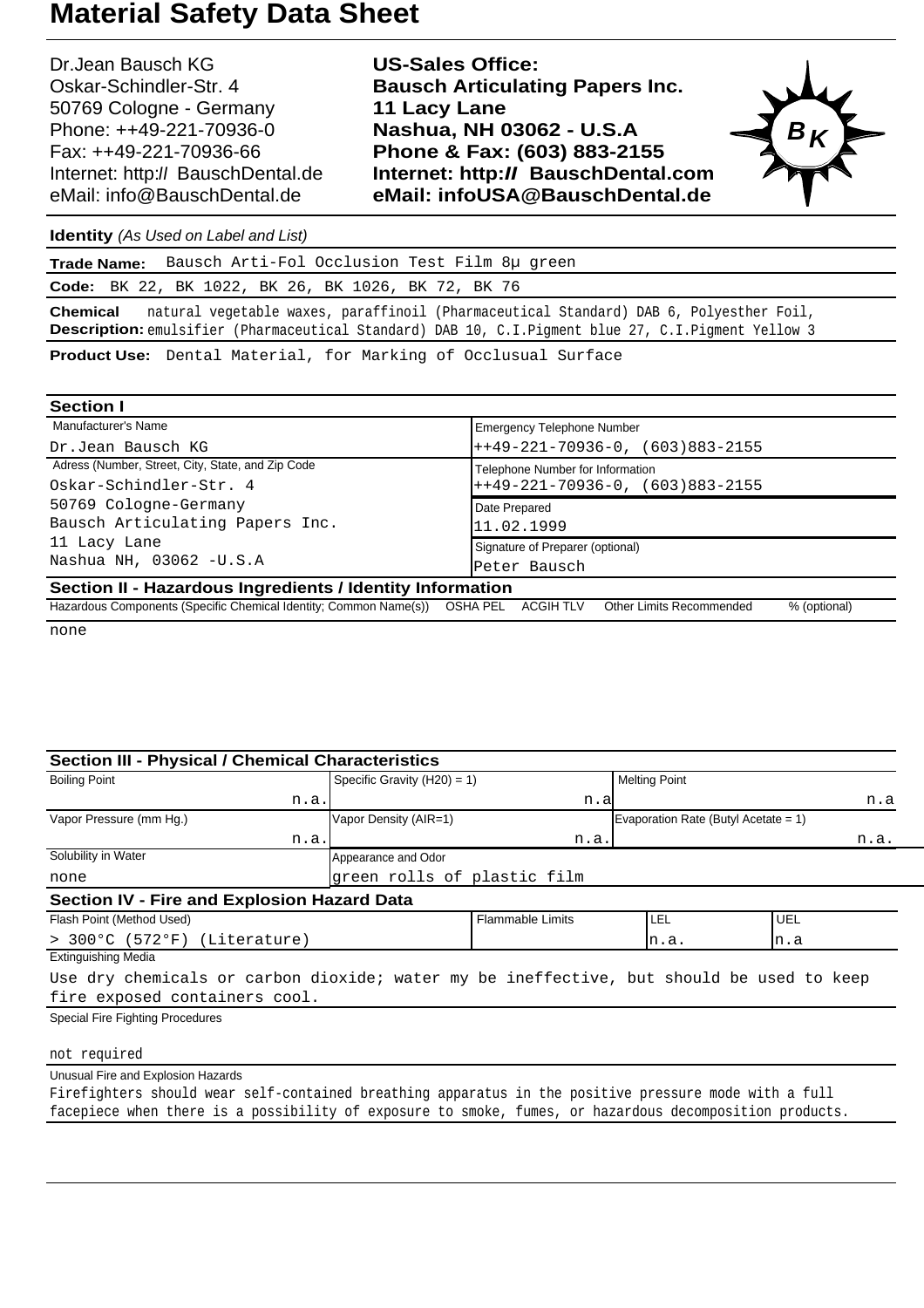Dr.Jean Bausch KG Oskar-Schindler-Str. 4 50769 Cologne - Germany Phone: ++49-221-70936-0 Fax: ++49-221-70936-66 Internet: http:II BauschDental.de eMail: [info@BauschDental.de](mailto:info@BauschDental.de)

**US-Sales Office: Bausch Articulating Papers Inc. 11 Lacy Lane Nashua, NH 03062 - U.S.A Phone & Fax: (603) 883-2155 Internet: http:II BauschDental.com eMail: [infoUSA@BauschDental.de](mailto:infoUSA@BauschDental.de)**



**Identity** (As Used on Label and List)

|                                                                                                                                                                                                | Trade Name: Bausch Arti-Fol Occlusion Test Film 8µ blue               |  |
|------------------------------------------------------------------------------------------------------------------------------------------------------------------------------------------------|-----------------------------------------------------------------------|--|
|                                                                                                                                                                                                | Code: BK 23, BK 1023, BK 27, BK 1027, BK 73, BK 77                    |  |
| <b>Chemical</b> matural vegetable waxes, paraffinoil (Pharmaceutical Standard) DAB 6, Polyesther Foil,<br><b>Description:</b> emulsifier (Pharmaceutical Standard) DAB 10, C.I.Pigment blue 15 |                                                                       |  |
|                                                                                                                                                                                                | <b>Product Use:</b> Dental Material, for Marking of Occlusual Surface |  |

| <b>Section I</b>                                                                     |                                                 |  |  |  |
|--------------------------------------------------------------------------------------|-------------------------------------------------|--|--|--|
| Manufacturer's Name                                                                  | <b>Emergency Telephone Number</b>               |  |  |  |
| Dr.Jean Bausch KG                                                                    | $++49-221-70936-0, (603)883-2155$               |  |  |  |
| Adress (Number, Street, City, State, and Zip Code                                    | Telephone Number for Information                |  |  |  |
| Oskar-Schindler-Str. 4                                                               | $+49-221-70936-0$ , (603)883-2155               |  |  |  |
| 50769 Cologne-Germany                                                                | Date Prepared                                   |  |  |  |
| Bausch Articulating Papers Inc.<br>11 Lacy Lane                                      | 11.02.1999                                      |  |  |  |
|                                                                                      | Signature of Preparer (optional)                |  |  |  |
| Nashua NH, 03062 - U.S.A                                                             | Peter Bausch                                    |  |  |  |
| Section II - Hazardous Ingredients / Identity Information                            |                                                 |  |  |  |
| Hazardous Components (Specific Chemical Identity; Common Name(s)) OSHA PEL ACGIH TLV | <b>Other Limits Recommended</b><br>% (optional) |  |  |  |

none

| <b>Section III - Physical / Chemical Characteristics</b>                                                                  |                                                        |      |                                      |            |  |      |
|---------------------------------------------------------------------------------------------------------------------------|--------------------------------------------------------|------|--------------------------------------|------------|--|------|
| <b>Boiling Point</b>                                                                                                      | <b>Melting Point</b><br>Specific Gravity $(H20) = 1$ ) |      |                                      |            |  |      |
| n.a.                                                                                                                      |                                                        | n.a  |                                      |            |  | n.a  |
| Vapor Pressure (mm Hg.)                                                                                                   | Vapor Density (AIR=1)                                  |      | Evaporation Rate (Butyl Acetate = 1) |            |  |      |
| n.a.                                                                                                                      |                                                        | n.a. |                                      |            |  | n.a. |
| Solubility in Water                                                                                                       | Appearance and Odor                                    |      |                                      |            |  |      |
| none                                                                                                                      | blue rolls of plastic film                             |      |                                      |            |  |      |
| <b>Section IV - Fire and Explosion Hazard Data</b>                                                                        |                                                        |      |                                      |            |  |      |
| Flash Point (Method Used)                                                                                                 | <b>Flammable Limits</b>                                |      | LEL                                  | <b>UEL</b> |  |      |
| > 300°C (572°F) (Literature)                                                                                              |                                                        |      | n.a.                                 | In.a       |  |      |
| <b>Extinguishing Media</b>                                                                                                |                                                        |      |                                      |            |  |      |
| Use dry chemicals or carbon dioxide; water my be ineffective, but should be used to keep<br>fire exposed containers cool. |                                                        |      |                                      |            |  |      |
| Special Fire Fighting Procedures                                                                                          |                                                        |      |                                      |            |  |      |
| not required                                                                                                              |                                                        |      |                                      |            |  |      |
| Unusual Fire and Explosion Hazards                                                                                        |                                                        |      |                                      |            |  |      |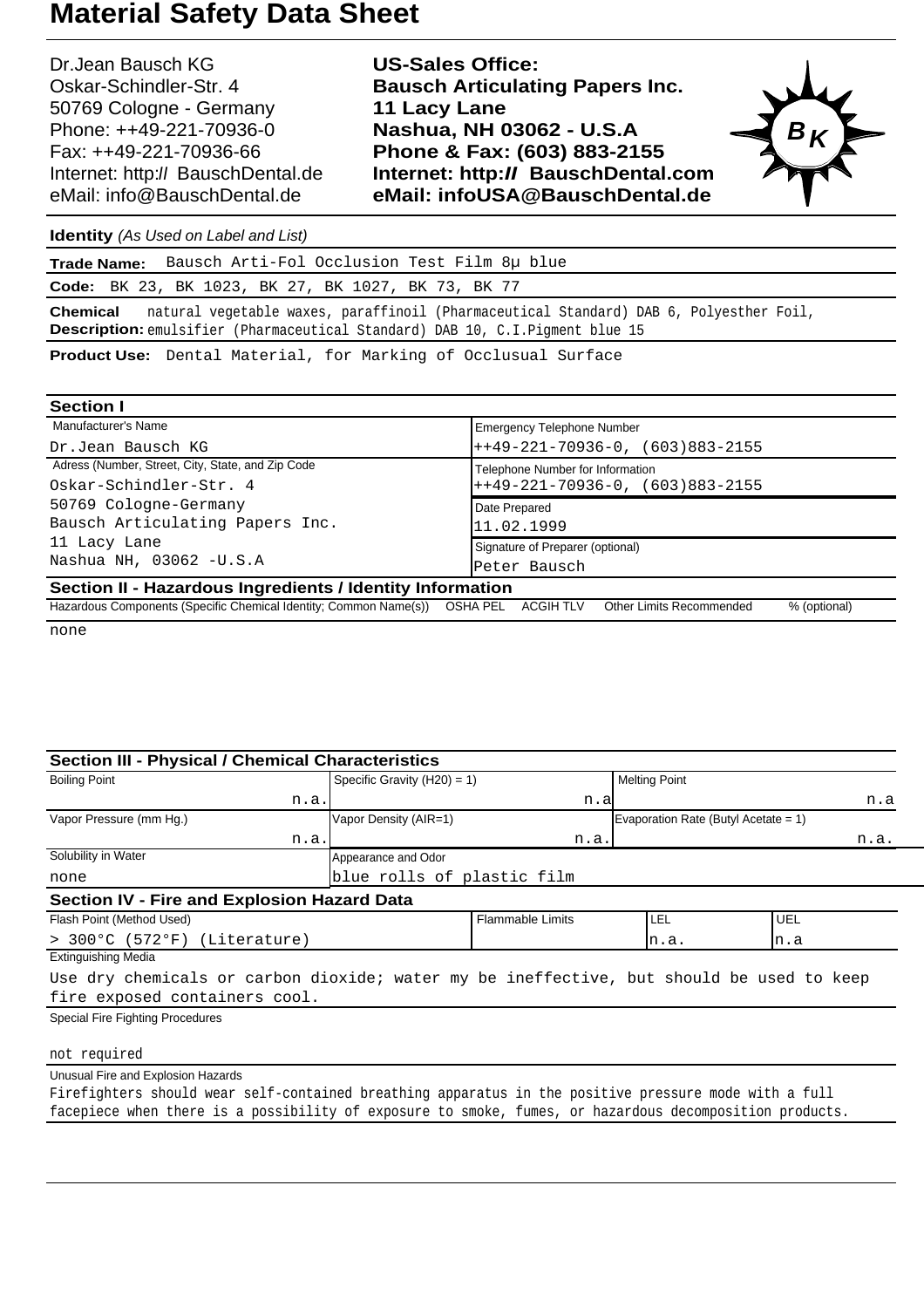Dr.Jean Bausch KG Oskar-Schindler-Str. 4 50769 Cologne - Germany Phone: ++49-221-70936-0 Fax: ++49-221-70936-66 Internet: http:// BauschDental.de eMail: [info@BauschDental.de](mailto:info@BauschDental.de)

**US-Sales Office: Bausch Articulating Papers Inc. 11 Lacy Lane Nashua, NH 03062 - U.S.A Phone & Fax: (603) 883-2155 Internet: http:II BauschDental.com eMail: [infoUSA@BauschDental.de](mailto:infoUSA@BauschDental.de)**



**Identity** (As Used on Label and List)

|          | <b>Trade Name:</b> Bausch Arti-Fol Occlusion Test Film 8u black/red                                              |
|----------|------------------------------------------------------------------------------------------------------------------|
|          | <b>Code:</b> BK 28, BK 1028, BK 1028 LE (US-Version only)                                                        |
| Chemical | natural vegetable waxes, paraffinoil (Pharmaceutical Standard) DAB 6, Polyesther Foil,                           |
|          | <b>Description:</b> emulsifier (Pharmaceutical Standard) DAB 10, C.I.Pigment red 49, 48:2, C.I.Pigment black 6,7 |

**Product Use:** Dental Material, for Marking of Occlusual Surface

| <b>Section I</b>                                                                     |                                                 |  |  |  |
|--------------------------------------------------------------------------------------|-------------------------------------------------|--|--|--|
| Manufacturer's Name                                                                  | <b>Emergency Telephone Number</b>               |  |  |  |
| Dr.Jean Bausch KG                                                                    | $+49-221-70936-0, (603)883-2155$                |  |  |  |
| Adress (Number, Street, City, State, and Zip Code                                    | Telephone Number for Information                |  |  |  |
| Oskar-Schindler-Str. 4                                                               | $+49-221-70936-0, (603)883-2155$                |  |  |  |
| 50769 Cologne-Germany                                                                | Date Prepared                                   |  |  |  |
| Bausch Articulating Papers Inc.<br>11 Lacy Lane                                      | 11.02.1999                                      |  |  |  |
|                                                                                      | Signature of Preparer (optional)                |  |  |  |
| Nashua NH, 03062 - U.S.A                                                             | Peter Bausch                                    |  |  |  |
| Section II - Hazardous Ingredients / Identity Information                            |                                                 |  |  |  |
| Hazardous Components (Specific Chemical Identity; Common Name(s)) OSHA PEL ACGIH TLV | <b>Other Limits Recommended</b><br>% (optional) |  |  |  |

none

| <b>Section III - Physical / Chemical Characteristics</b>                                                                  |                                 |       |                                      |      |  |
|---------------------------------------------------------------------------------------------------------------------------|---------------------------------|-------|--------------------------------------|------|--|
| <b>Boiling Point</b>                                                                                                      | Specific Gravity $(H20) = 1$ )  |       | <b>Melting Point</b>                 |      |  |
| n.a.                                                                                                                      |                                 | n.al  |                                      | n.a  |  |
| Vapor Pressure (mm Hg.)                                                                                                   | Vapor Density (AIR=1)           |       | Evaporation Rate (Butyl Acetate = 1) |      |  |
| n.a.                                                                                                                      |                                 | n.a.  |                                      | n.a. |  |
| Solubility in Water                                                                                                       | Appearance and Odor             |       |                                      |      |  |
| none                                                                                                                      | black/red rolls of plastic film |       |                                      |      |  |
| <b>Section IV - Fire and Explosion Hazard Data</b>                                                                        |                                 |       |                                      |      |  |
| Flash Point (Method Used)                                                                                                 | <b>Flammable Limits</b>         | I LEL | <b>UEL</b>                           |      |  |
| > 300°C (572°F) (Literature)                                                                                              |                                 | n.a.  | In.a                                 |      |  |
| <b>Extinguishing Media</b>                                                                                                |                                 |       |                                      |      |  |
| Use dry chemicals or carbon dioxide; water my be ineffective, but should be used to keep<br>fire exposed containers cool. |                                 |       |                                      |      |  |
| Special Fire Fighting Procedures                                                                                          |                                 |       |                                      |      |  |
| not required                                                                                                              |                                 |       |                                      |      |  |
| Unusual Fire and Explosion Hazards                                                                                        |                                 |       |                                      |      |  |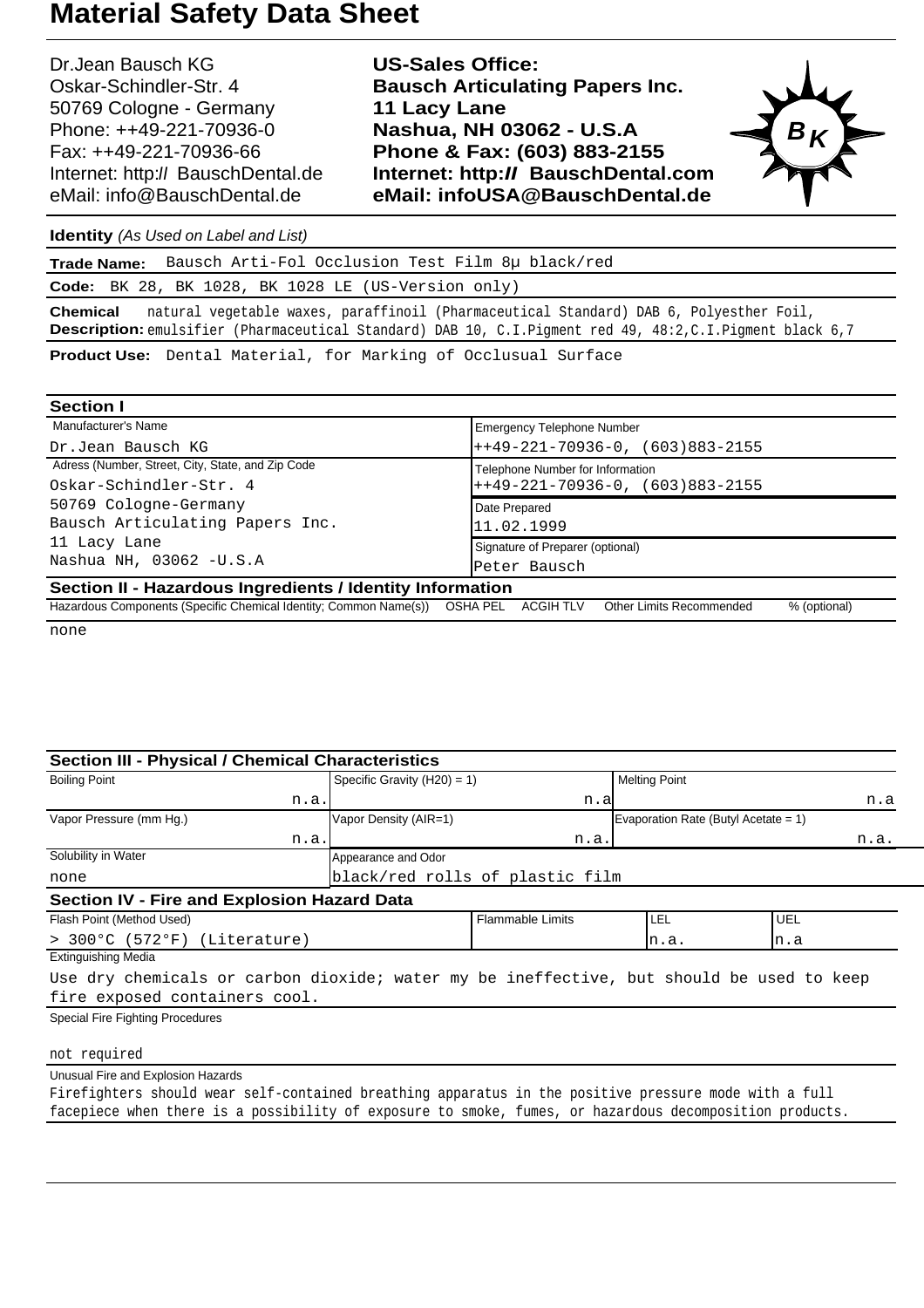Dr.Jean Bausch KG Oskar-Schindler-Str. 4 50769 Cologne - Germany Phone: ++49-221-70936-0 Fax: ++49-221-70936-66 Internet: http:II BauschDental.de eMail: [info@BauschDental.de](mailto:info@BauschDental.de)

**US-Sales Office: Bausch Articulating Papers Inc. 11 Lacy Lane Nashua, NH 03062 - U.S.A Phone & Fax: (603) 883-2155 Internet: http:II BauschDental.com eMail: [infoUSA@BauschDental.de](mailto:infoUSA@BauschDental.de)**



**Identity** (As Used on Label and List)

**Trade Name:** Bausch Arti-Fol Occlusion Test Film 8µ white

**Code:** BK 29, BK 1029, BK 79

natural vegetable waxes, paraffinoil (Pharmaceutical Standard) DAB 6, Polyesther Foil, Description: emulsifier (Pharmaceutical Standard) DAB 10, C.I.Pigment white Titanium Dioxide **Chemical**

**Product Use:** Dental Material, for Marking of Occlusual Surface

| <b>Section I</b>                                                                     |                                                 |  |  |  |
|--------------------------------------------------------------------------------------|-------------------------------------------------|--|--|--|
| Manufacturer's Name                                                                  | <b>Emergency Telephone Number</b>               |  |  |  |
| Dr.Jean Bausch KG                                                                    | $++49-221-70936-0, (603)883-2155$               |  |  |  |
| Adress (Number, Street, City, State, and Zip Code                                    | Telephone Number for Information                |  |  |  |
| Oskar-Schindler-Str. 4                                                               | $+49-221-70936-0, (603)883-2155$                |  |  |  |
| 50769 Cologne-Germany                                                                | Date Prepared                                   |  |  |  |
| Bausch Articulating Papers Inc.                                                      | 11.02.1999                                      |  |  |  |
| 11 Lacy Lane                                                                         | Signature of Preparer (optional)                |  |  |  |
| Nashua NH, 03062 - U.S.A                                                             | Peter Bausch                                    |  |  |  |
| Section II - Hazardous Ingredients / Identity Information                            |                                                 |  |  |  |
| Hazardous Components (Specific Chemical Identity; Common Name(s)) OSHA PEL ACGIH TLV | <b>Other Limits Recommended</b><br>% (optional) |  |  |  |

none

| <b>Section III - Physical / Chemical Characteristics</b>                                 |                                                        |      |                                      |      |  |      |
|------------------------------------------------------------------------------------------|--------------------------------------------------------|------|--------------------------------------|------|--|------|
| <b>Boiling Point</b>                                                                     | <b>Melting Point</b><br>Specific Gravity $(H20) = 1$ ) |      |                                      |      |  |      |
| n.a.                                                                                     |                                                        | n.a  |                                      |      |  | n.a  |
| Vapor Pressure (mm Hg.)                                                                  | Vapor Density (AIR=1)                                  |      | Evaporation Rate (Butyl Acetate = 1) |      |  |      |
| n.a.                                                                                     |                                                        | n.a. |                                      |      |  | n.a. |
| Solubility in Water                                                                      | Appearance and Odor                                    |      |                                      |      |  |      |
| none                                                                                     | white rolls of plastic film                            |      |                                      |      |  |      |
| <b>Section IV - Fire and Explosion Hazard Data</b>                                       |                                                        |      |                                      |      |  |      |
| Flash Point (Method Used)                                                                | <b>Flammable Limits</b>                                |      | I LEL                                | UEL  |  |      |
| > 300°C (572°F) (Literature)                                                             |                                                        |      | n.a.                                 | In.a |  |      |
| <b>Extinguishing Media</b>                                                               |                                                        |      |                                      |      |  |      |
| Use dry chemicals or carbon dioxide; water my be ineffective, but should be used to keep |                                                        |      |                                      |      |  |      |
| fire exposed containers cool.                                                            |                                                        |      |                                      |      |  |      |
| Special Fire Fighting Procedures                                                         |                                                        |      |                                      |      |  |      |
| not required                                                                             |                                                        |      |                                      |      |  |      |
| Unusual Fire and Explosion Hazards                                                       |                                                        |      |                                      |      |  |      |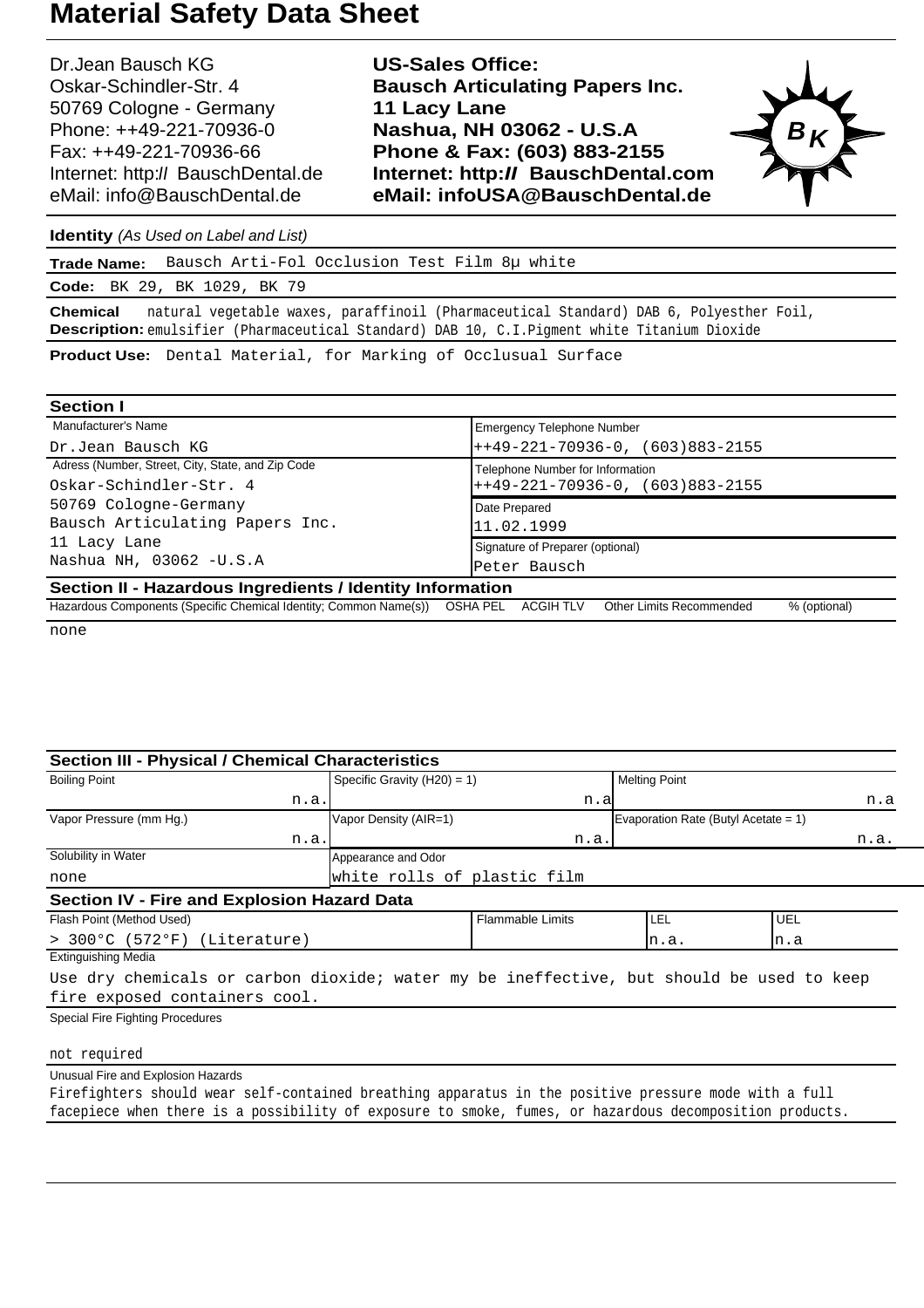Dr.Jean Bausch KG Oskar-Schindler-Str. 4 50769 Cologne - Germany Phone: ++49-221-70936-0 Fax: ++49-221-70936-66 Internet: http:// BauschDental.de eMail: [info@BauschDental.de](mailto:info@BauschDental.de)

**US-Sales Office: Bausch Articulating Papers Inc. 11 Lacy Lane Nashua, NH 03062 - U.S.A Phone & Fax: (603) 883-2155 Internet: http:II BauschDental.com eMail: [infoUSA@BauschDental.de](mailto:infoUSA@BauschDental.de)**



**Identity** (As Used on Label and List)

**Trade Name:** Bausch Arti-Tec Occlusion Test Film 19µ red

**Code:** BK 41 (22 mm), BK 45 (75 mm) 1-sided only

natural vegetable waxes, paraffinoil (Pharmaceutical Standard) DAB 6, Polyesther Foil, Description: emulsifier (Pharmaceutical Standard) DAB 10, C.I.Pigment red 49, 48:2 **Chemical**

**Product Use:** Dental Material, for Marking of Occlusual Surface

| <b>Section I</b>                                                                     |                                                 |  |  |  |
|--------------------------------------------------------------------------------------|-------------------------------------------------|--|--|--|
| Manufacturer's Name                                                                  | <b>Emergency Telephone Number</b>               |  |  |  |
| Dr.Jean Bausch KG                                                                    | $+49-221-70936-0, (603)883-2155$                |  |  |  |
| Adress (Number, Street, City, State, and Zip Code                                    | Telephone Number for Information                |  |  |  |
| Oskar-Schindler-Str. 4                                                               | $+49-221-70936-0, (603)883-2155$                |  |  |  |
| 50769 Cologne-Germany                                                                | Date Prepared                                   |  |  |  |
| Bausch Articulating Papers Inc.<br>11 Lacy Lane                                      | 11.02.1999                                      |  |  |  |
|                                                                                      | Signature of Preparer (optional)                |  |  |  |
| Nashua NH, 03062 - U.S.A                                                             | Peter Bausch                                    |  |  |  |
| Section II - Hazardous Ingredients / Identity Information                            |                                                 |  |  |  |
| Hazardous Components (Specific Chemical Identity; Common Name(s)) OSHA PEL ACGIH TLV | <b>Other Limits Recommended</b><br>% (optional) |  |  |  |

none

| <b>Section III - Physical / Chemical Characteristics</b>                                 |                                |            |                                      |      |  |
|------------------------------------------------------------------------------------------|--------------------------------|------------|--------------------------------------|------|--|
| <b>Boiling Point</b>                                                                     | Specific Gravity $(H20) = 1$ ) |            | <b>Melting Point</b>                 |      |  |
| n.a.                                                                                     |                                | n.a        |                                      | n.a  |  |
| Vapor Pressure (mm Hg.)                                                                  | Vapor Density (AIR=1)          |            | Evaporation Rate (Butyl Acetate = 1) |      |  |
| n.a.                                                                                     |                                | n.a.       |                                      | n.a. |  |
| Solubility in Water                                                                      | Appearance and Odor            |            |                                      |      |  |
| none                                                                                     | red rolls of plastic film      |            |                                      |      |  |
| <b>Section IV - Fire and Explosion Hazard Data</b>                                       |                                |            |                                      |      |  |
| Flash Point (Method Used)                                                                | <b>Flammable Limits</b>        | <b>LEL</b> | <b>UEL</b>                           |      |  |
| > 300°C (572°F) (Literature)                                                             |                                | n.a.       | In.a                                 |      |  |
| <b>Extinguishing Media</b>                                                               |                                |            |                                      |      |  |
| Use dry chemicals or carbon dioxide; water my be ineffective, but should be used to keep |                                |            |                                      |      |  |
| fire exposed containers cool.                                                            |                                |            |                                      |      |  |
| <b>Special Fire Fighting Procedures</b>                                                  |                                |            |                                      |      |  |
|                                                                                          |                                |            |                                      |      |  |
| not required                                                                             |                                |            |                                      |      |  |
| Unusual Fire and Explosion Hazards                                                       |                                |            |                                      |      |  |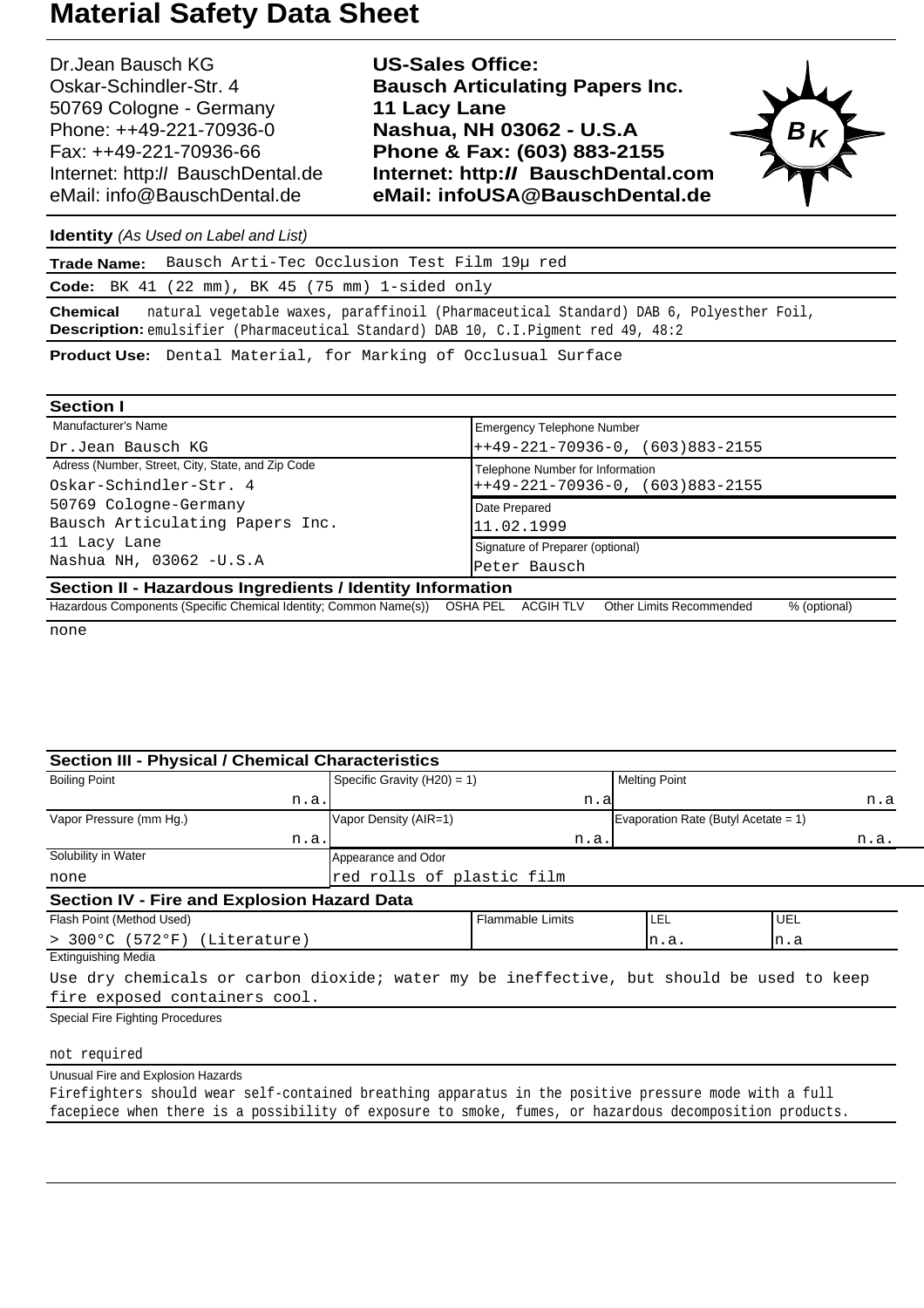Dr.Jean Bausch KG Oskar-Schindler-Str. 4 50769 Cologne - Germany Phone: ++49-221-70936-0 Fax: ++49-221-70936-66 Internet: http:// BauschDental.de eMail: [info@BauschDental.de](mailto:info@BauschDental.de)

**US-Sales Office: Bausch Articulating Papers Inc. 11 Lacy Lane Nashua, NH 03062 - U.S.A Phone & Fax: (603) 883-2155 Internet: http:II BauschDental.com eMail: [infoUSA@BauschDental.de](mailto:infoUSA@BauschDental.de)**



**Identity** (As Used on Label and List)

| <b>Trade Name:</b> | Bausch Arti-Tec Occlusion Test Film 19µ blue                                                           |
|--------------------|--------------------------------------------------------------------------------------------------------|
|                    | <b>Code:</b> BK 43 (22 mm), BK 47 (75 mm) 1-sided only                                                 |
|                    | <b>Chemical</b> natural vegetable waxes, paraffinoil (Pharmaceutical Standard) DAB 6, Polyesther Foil, |
|                    | <b>Description:</b> emulsifier (Pharmaceutical Standard) DAB 10, C.I.Pigment blue 15                   |
|                    |                                                                                                        |

**Product Use:** Dental Material, for Marking of Occlusual Surface

| <b>Section I</b>                                                                     |                                                 |  |  |  |
|--------------------------------------------------------------------------------------|-------------------------------------------------|--|--|--|
| Manufacturer's Name                                                                  | <b>Emergency Telephone Number</b>               |  |  |  |
| Dr.Jean Bausch KG                                                                    | $++49-221-70936-0, (603)883-2155$               |  |  |  |
| Adress (Number, Street, City, State, and Zip Code                                    | Telephone Number for Information                |  |  |  |
| Oskar-Schindler-Str. 4                                                               | $++49-221-70936-0, (603)883-2155$               |  |  |  |
| 50769 Cologne-Germany                                                                | Date Prepared                                   |  |  |  |
| Bausch Articulating Papers Inc.<br>11 Lacy Lane                                      | 11.02.1999                                      |  |  |  |
|                                                                                      | Signature of Preparer (optional)                |  |  |  |
| Nashua NH, 03062 - U.S.A                                                             | Peter Bausch                                    |  |  |  |
| Section II - Hazardous Ingredients / Identity Information                            |                                                 |  |  |  |
| Hazardous Components (Specific Chemical Identity; Common Name(s)) OSHA PEL ACGIH TLV | <b>Other Limits Recommended</b><br>% (optional) |  |  |  |

none

| <b>Section III - Physical / Chemical Characteristics</b>                                 |                                       |      |                                      |     |      |  |
|------------------------------------------------------------------------------------------|---------------------------------------|------|--------------------------------------|-----|------|--|
| <b>Boiling Point</b>                                                                     | Specific Gravity $(H20) = 1$ )        |      | <b>Melting Point</b>                 |     |      |  |
| n.a.                                                                                     |                                       | n.a  |                                      | n.a |      |  |
| Vapor Pressure (mm Hg.)                                                                  | Vapor Density (AIR=1)                 |      | Evaporation Rate (Butyl Acetate = 1) |     |      |  |
| n.a.                                                                                     |                                       | n.a. |                                      |     | n.a. |  |
| Solubility in Water                                                                      | Appearance and Odor                   |      |                                      |     |      |  |
| none                                                                                     | blue rolls of plastic film            |      |                                      |     |      |  |
| <b>Section IV - Fire and Explosion Hazard Data</b>                                       |                                       |      |                                      |     |      |  |
| Flash Point (Method Used)                                                                | <b>Flammable Limits</b><br>UEL<br>LEL |      |                                      |     |      |  |
| > 300°C (572°F) (Literature)                                                             | n.a.                                  |      | In.a                                 |     |      |  |
| <b>Extinguishing Media</b>                                                               |                                       |      |                                      |     |      |  |
| Use dry chemicals or carbon dioxide; water my be ineffective, but should be used to keep |                                       |      |                                      |     |      |  |
| fire exposed containers cool.                                                            |                                       |      |                                      |     |      |  |
| <b>Special Fire Fighting Procedures</b>                                                  |                                       |      |                                      |     |      |  |
|                                                                                          |                                       |      |                                      |     |      |  |
| not required                                                                             |                                       |      |                                      |     |      |  |
| Unusual Fire and Explosion Hazards                                                       |                                       |      |                                      |     |      |  |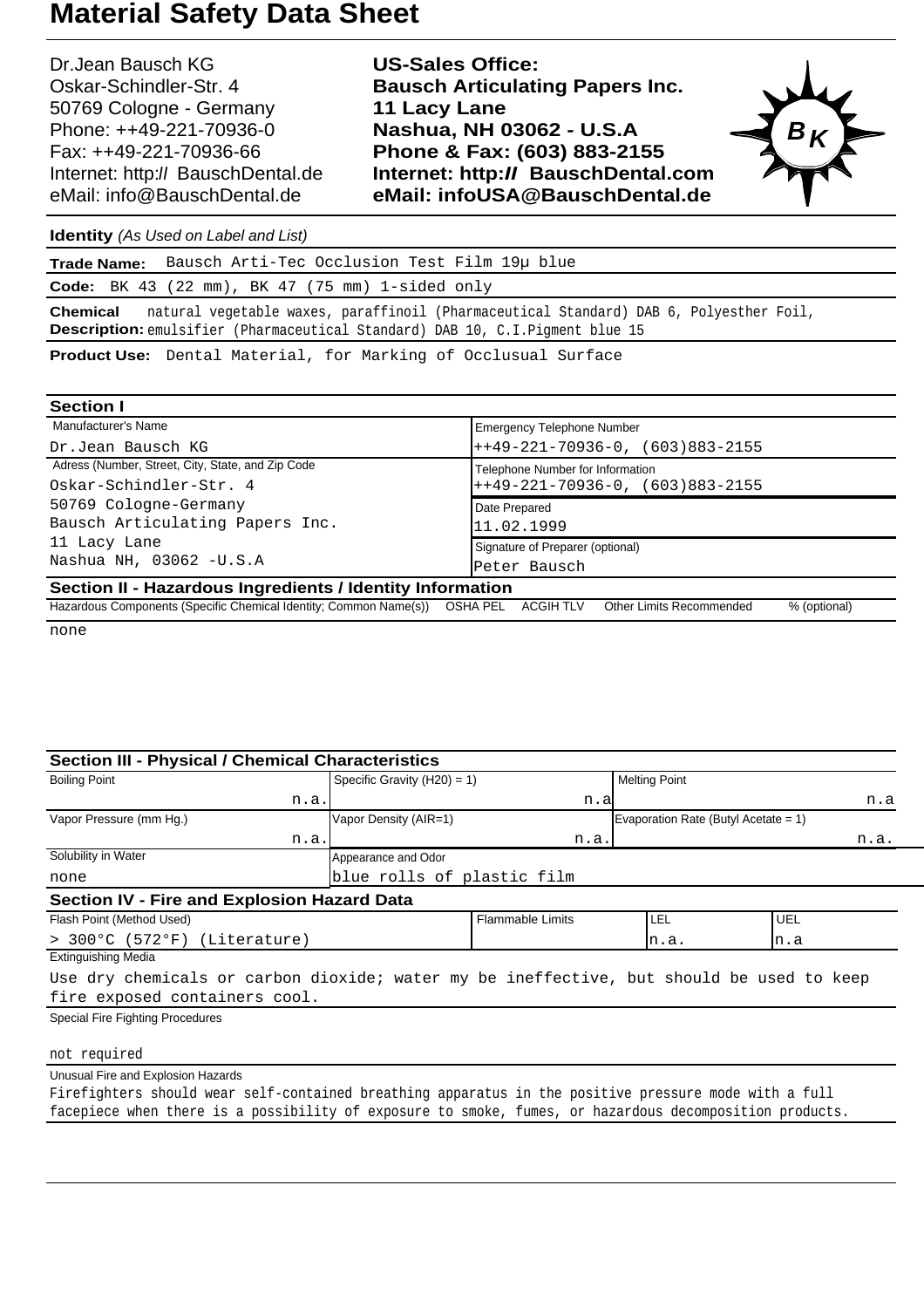Dr.Jean Bausch KG Oskar-Schindler-Str. 4 50769 Cologne - Germany Phone: ++49-221-70936-0 Fax: ++49-221-70936-66 Internet: http:// BauschDental.de eMail: [info@BauschDental.de](mailto:info@BauschDental.de)

**US-Sales Office: Bausch Articulating Papers Inc. 11 Lacy Lane Nashua, NH 03062 - U.S.A Phone & Fax: (603) 883-2155 Internet: http:II BauschDental.com eMail: [infoUSA@BauschDental.de](mailto:infoUSA@BauschDental.de)**



**Identity** (As Used on Label and List)

**Trade Name:** Bausch Artiticulating Paper 60µ extra thin blue/red double coated

**Code:** BK 80 (booklets of 200 strips), Horseshoe shape 150 sheets

Castor Oil (Pharmaceutical Quality), cellulose (Paper oxigene bleached), C.I.Pigment blue 27, Description: C.I.Pigment red 49, Tech Binder (mixed polymerization of artificial substance) **Chemical**

**Product Use:** Dental Material, for Marking of Occlusual Surface

| <b>Section I</b>                                                                                                                                                                    |                                                                      |  |  |  |
|-------------------------------------------------------------------------------------------------------------------------------------------------------------------------------------|----------------------------------------------------------------------|--|--|--|
| Manufacturer's Name                                                                                                                                                                 | <b>Emergency Telephone Number</b>                                    |  |  |  |
| Dr.Jean Bausch KG                                                                                                                                                                   | $+49-221-70936-0, (603)883-2155$                                     |  |  |  |
| Adress (Number, Street, City, State, and Zip Code<br>Oskar-Schindler-Str. 4<br>50769 Cologne-Germany<br>Bausch Articulating Papers Inc.<br>11 Lacy Lane<br>Nashua NH, 03062 - U.S.A | Telephone Number for Information<br>$+49-221-70936-0, (603)883-2155$ |  |  |  |
|                                                                                                                                                                                     | Date Prepared<br>11.02.1999                                          |  |  |  |
|                                                                                                                                                                                     | Signature of Preparer (optional)<br>Peter Bausch                     |  |  |  |
| Section II - Hazardous Ingredients / Identity Information                                                                                                                           |                                                                      |  |  |  |
| Hazardous Components (Specific Chemical Identity; Common Name(s)) OSHA PEL ACGIH TLV                                                                                                | Other Limits Recommended<br>% (optional)                             |  |  |  |

none

| <b>Section III - Physical / Chemical Characteristics</b> |                                                    |                                      |                                                                                                                                                                 |
|----------------------------------------------------------|----------------------------------------------------|--------------------------------------|-----------------------------------------------------------------------------------------------------------------------------------------------------------------|
|                                                          |                                                    |                                      |                                                                                                                                                                 |
| 0.91<br>(D)                                              |                                                    | n.a                                  |                                                                                                                                                                 |
| Vapor Density (AIR=1)                                    |                                                    | Evaporation Rate (Butyl Acetate = 1) |                                                                                                                                                                 |
|                                                          | n.a.                                               |                                      | n.a.                                                                                                                                                            |
| Appearance and Odor                                      |                                                    |                                      |                                                                                                                                                                 |
|                                                          |                                                    |                                      |                                                                                                                                                                 |
|                                                          |                                                    |                                      |                                                                                                                                                                 |
|                                                          | <b>Flammable Limits</b>                            | I LEL                                | <b>UEL</b>                                                                                                                                                      |
| > 300°C (572°F) (Literature)<br>n.a.                     |                                                    | In.a                                 |                                                                                                                                                                 |
|                                                          |                                                    |                                      |                                                                                                                                                                 |
|                                                          |                                                    |                                      |                                                                                                                                                                 |
|                                                          |                                                    |                                      |                                                                                                                                                                 |
|                                                          |                                                    |                                      |                                                                                                                                                                 |
|                                                          |                                                    |                                      |                                                                                                                                                                 |
|                                                          |                                                    |                                      |                                                                                                                                                                 |
|                                                          |                                                    |                                      |                                                                                                                                                                 |
|                                                          | <b>Section IV - Fire and Explosion Hazard Data</b> | Specific Gravity ( $H20$ ) = 1)      | <b>Melting Point</b><br>blue/red strips, sheets, and rolls of paper<br>Use dry chemicals or carbon dioxide; water my be ineffective, but should be used to keep |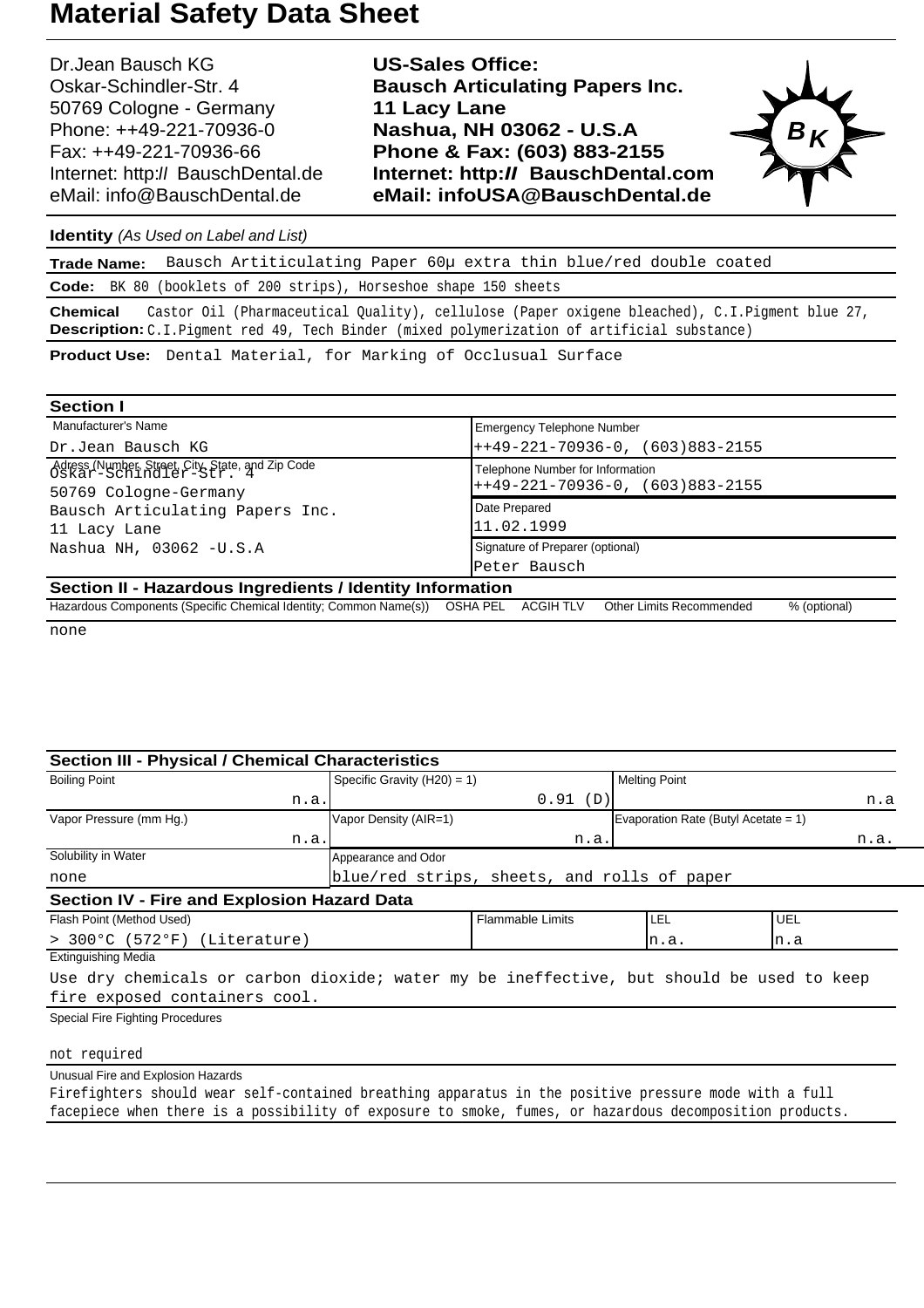Dr.Jean Bausch KG Oskar-Schindler-Str. 4 50769 Cologne - Germany Phone: ++49-221-70936-0 Fax: ++49-221-70936-66 Internet: http:// BauschDental.de eMail: [info@BauschDental.de](mailto:info@BauschDental.de)

**US-Sales Office: Bausch Articulating Papers Inc. 11 Lacy Lane Nashua, NH 03062 - U.S.A Phone & Fax: (603) 883-2155 Internet: http:II BauschDental.com eMail: [infoUSA@BauschDental.de](mailto:infoUSA@BauschDental.de)**



**Identity** (As Used on Label and List)

**Trade Name:** Bausch Arti Spot ® 1

**Code:** BK 85 (white)

Organic solvents (Ethanol, Propanol, Ethyl-Acetate), Glycerin, Naturual Resins, Description: Titandioxide (C.I.Pigment White 6), Zincstearate, Thickener, Camphor **Chemical**

Product Use: Dental Material, High Spot Indicator for Crowns, Teleskoping Crowns and Frictions

| <b>Section I</b>                                          |                                   |  |  |  |
|-----------------------------------------------------------|-----------------------------------|--|--|--|
| Manufacturer's Name                                       | <b>Emergency Telephone Number</b> |  |  |  |
| Dr.Jean Bausch KG                                         | $++49-221-70936-0, (603)883-2155$ |  |  |  |
| Adress (Number, Street, City, State, and Zip Code         | Telephone Number for Information  |  |  |  |
| Oskar-Schindler-Str. 4                                    | $++49-221-70936-0, (603)883-2155$ |  |  |  |
| 50769 Cologne-Germany                                     | Date Prepared                     |  |  |  |
| Bausch Articulating Papers Inc.                           | 11.02.1999                        |  |  |  |
| 11 Lacy Lane                                              | Signature of Preparer (optional)  |  |  |  |
| Nashua NH, 03062 - U.S.A                                  | Peter Bausch                      |  |  |  |
| Section II - Hazardous Ingredients / Identity Information |                                   |  |  |  |

Ethyl Alcohol **PEL/TLV:** 1000 ppm, **DOT HAZARD CLASS/ID No.:** Class 3, Grp. III/UN 1170, Hazardous Components (Specific Chemical Identity; Common Name(s)) OSHA PEL ACGIH TLV Other Limits Recommended % (optional)

WHMIS Classification: B-2, Flammable Liquid, **NFPA HMIS Rating: Health: 0**,

**Flammability: 3, Reactivity: 0** Ethyl Acetate, 740 ppm, Flammable Liquid Propyl Alcohol, 515 ppm, Flammable Liquid

| <b>Section III - Physical / Chemical Characteristics</b>                                                                                          |                                                                                                         |                         |                                                             |                          |  |
|---------------------------------------------------------------------------------------------------------------------------------------------------|---------------------------------------------------------------------------------------------------------|-------------------------|-------------------------------------------------------------|--------------------------|--|
| <b>Boiling Point</b>                                                                                                                              | Specific Gravity $(H20) = 1$ )                                                                          |                         | <b>Melting Point</b>                                        |                          |  |
| 89.4 °C (192°F)                                                                                                                                   |                                                                                                         | 0.81(D)                 |                                                             | $-114.5$ °C ( $-174$ °F) |  |
| Vapor Pressure (mm Hg.)                                                                                                                           | Vapor Density (AIR=1)                                                                                   |                         | Evaporation Rate (Butyl Acetate = 1)                        |                          |  |
| 44.6                                                                                                                                              |                                                                                                         | n.a.                    |                                                             | 2.8                      |  |
| Solubility in Water                                                                                                                               | Appearance and Odor                                                                                     |                         |                                                             |                          |  |
| partly, not complete                                                                                                                              |                                                                                                         |                         | white liquid color, fresh smell (alcohol odor with camphor) |                          |  |
| <b>Section IV - Fire and Explosion Hazard Data</b>                                                                                                |                                                                                                         |                         |                                                             |                          |  |
| Flash Point (Method Used)                                                                                                                         |                                                                                                         | <b>Flammable Limits</b> | <b>LEL</b>                                                  | <b>UEL</b>               |  |
| 6°C/43°F (Literature)                                                                                                                             |                                                                                                         |                         | 2.1 Vol.-%                                                  | $13,5 \text{ Vol.} -$    |  |
| <b>Extinguishing Media</b>                                                                                                                        |                                                                                                         |                         |                                                             |                          |  |
| Use dry chemicals or carbon dioxide; water my be ineffective, but should be used to keep                                                          |                                                                                                         |                         |                                                             |                          |  |
| fire exposed containers cool.                                                                                                                     |                                                                                                         |                         |                                                             |                          |  |
| <b>Special Fire Fighting Procedures</b>                                                                                                           |                                                                                                         |                         |                                                             |                          |  |
| If a leak or spill has not ignited, use water spray to disperse vapors and to protect personel. Water spray                                       |                                                                                                         |                         |                                                             |                          |  |
| may be used to flush spills away from exposures and to dilute spills to nonflammable mixtures.                                                    |                                                                                                         |                         |                                                             |                          |  |
| Unusual Fire and Explosion Hazards                                                                                                                |                                                                                                         |                         |                                                             |                          |  |
| Firefighters should wear self-contained breathing apparatus in the positive pressure mode with a full                                             |                                                                                                         |                         |                                                             |                          |  |
|                                                                                                                                                   | facepiece when there is a possibility of exposure to smoke, fumes, or hazardous decomposition products. |                         |                                                             |                          |  |
| FLAMMABLE. Keep away from heat, sparks, flame, and all other<br><b>WARNING !</b><br>ignition sources. Vapor may form flammable mixtures with air. |                                                                                                         |                         |                                                             |                          |  |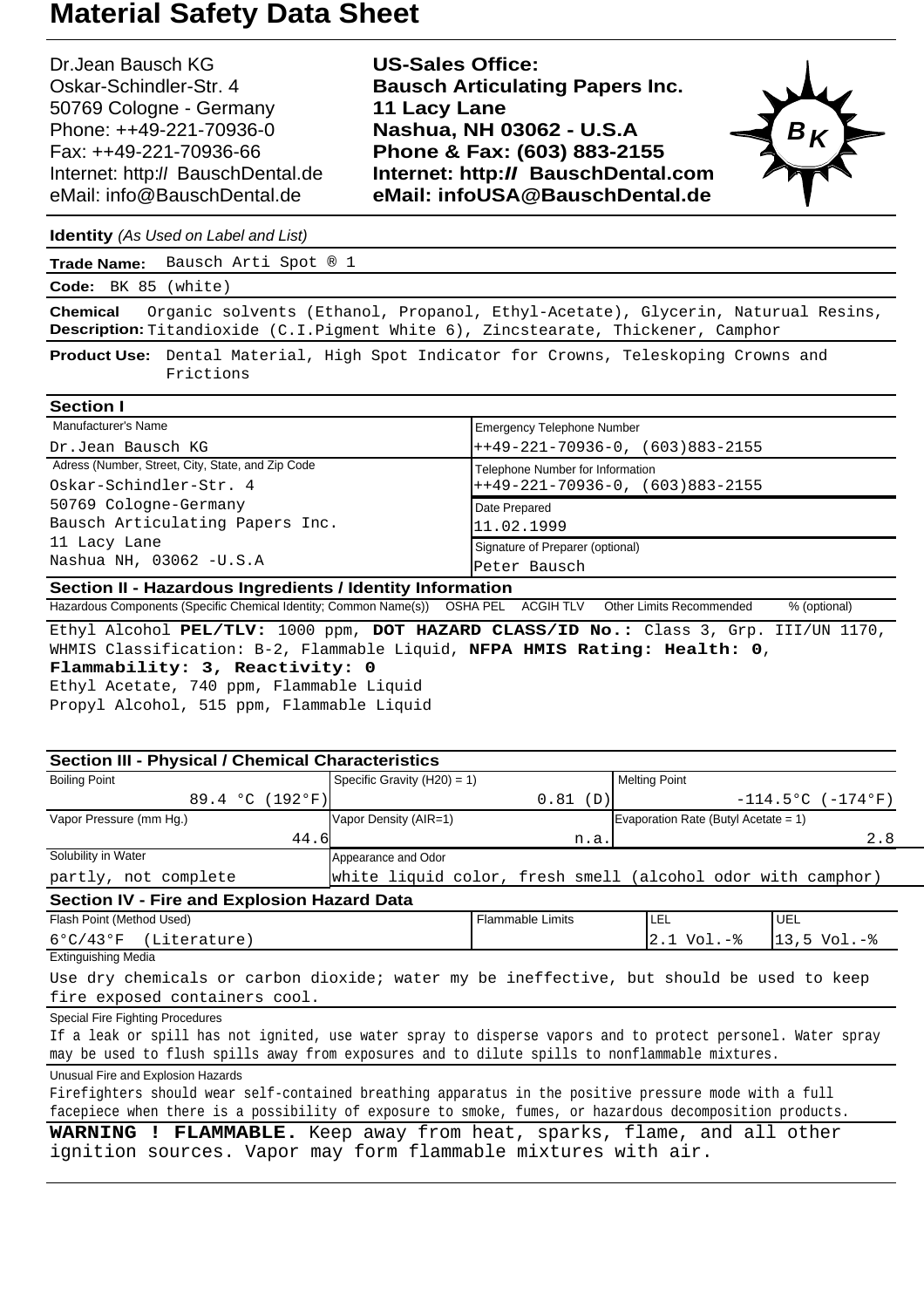Dr.Jean Bausch KG Oskar-Schindler-Str. 4 50769 Cologne - Germany Phone: ++49-221-70936-0 Fax: ++49-221-70936-66 Internet: http:// BauschDental.de eMail: [info@BauschDental.de](mailto:info@BauschDental.de)

**US-Sales Office: Bausch Articulating Papers Inc. 11 Lacy Lane Nashua, NH 03062 - U.S.A Phone & Fax: (603) 883-2155 Internet: http:II BauschDental.com eMail: [infoUSA@BauschDental.de](mailto:infoUSA@BauschDental.de)**



**Identity** (As Used on Label and List)

**Trade Name:** Bausch BIO-INK (Bausch Intra Orla Ink Sore Spot Indicator)

**Code:** BK 209 (green)

destilled water, glycerin, tech binder, color green C.I. 152864 (E102+E131 Food Description: Color ) **Chemical**

**Product Use:** Color Indicator for marking Sore Spots on dentures

| <b>Section I</b>                                                                                   |                                          |  |  |  |  |
|----------------------------------------------------------------------------------------------------|------------------------------------------|--|--|--|--|
| Manufacturer's Name                                                                                | <b>Emergency Telephone Number</b>        |  |  |  |  |
| Dr.Jean Bausch KG                                                                                  | $+49-221-70936-0, (603)883-2155$         |  |  |  |  |
| Adress (Number, Street, City, State, and Zip Code                                                  | Telephone Number for Information         |  |  |  |  |
| Oskar-Schindler-Str. 4<br>50769 Cologne-Germany<br>Bausch Articulating Papers Inc.<br>11 Lacy Lane | $+49-221-70936-0, (603)883-2155$         |  |  |  |  |
|                                                                                                    | Date Prepared                            |  |  |  |  |
|                                                                                                    | 11.02.1999                               |  |  |  |  |
|                                                                                                    | Signature of Preparer (optional)         |  |  |  |  |
| Nashua NH, 03062 -U.S.A                                                                            | Peter Bausch                             |  |  |  |  |
| Section II - Hazardous Ingredients / Identity Information                                          |                                          |  |  |  |  |
| Hazardous Components (Specific Chemical Identity; Common Name(s)) OSHA PEL ACGIH TLV               | Other Limits Recommended<br>% (optional) |  |  |  |  |

none

| <b>Section III - Physical / Chemical Characteristics</b>                                                                  |                                |                         |                                      |                  |
|---------------------------------------------------------------------------------------------------------------------------|--------------------------------|-------------------------|--------------------------------------|------------------|
| <b>Boiling Point</b>                                                                                                      | Specific Gravity $(H20) = 1$ ) |                         | <b>Melting Point</b>                 |                  |
| 120 °C (248°F)                                                                                                            |                                | 1.1(D)                  |                                      | $-5,0$ °C (23°F) |
| Vapor Pressure (mm Hg.)                                                                                                   | Vapor Density (AIR=1)          |                         | Evaporation Rate (Butyl Acetate = 1) |                  |
| n.a.                                                                                                                      |                                | n.a.                    |                                      | n.a.             |
| Solubility in Water                                                                                                       | Appearance and Odor            |                         |                                      |                  |
| complete                                                                                                                  | green liquid                   |                         |                                      |                  |
| <b>Section IV - Fire and Explosion Hazard Data</b>                                                                        |                                |                         |                                      |                  |
| Flash Point (Method Used)                                                                                                 |                                | <b>Flammable Limits</b> | <b>LEL</b>                           | <b>UEL</b>       |
| n.a.                                                                                                                      |                                |                         | n.a.                                 | In.a             |
| <b>Extinguishing Media</b>                                                                                                |                                |                         |                                      |                  |
| Use dry chemicals or carbon dioxide; water my be ineffective, but should be used to keep<br>fire exposed containers cool. |                                |                         |                                      |                  |
| Special Fire Fighting Procedures                                                                                          |                                |                         |                                      |                  |
| If a leak or spill has not ignited, use water spray to disperse vapors and to protect personel. Water spray               |                                |                         |                                      |                  |
| may be used to flush spills away from exposures and to dilute spills to nonflammable mixtures.                            |                                |                         |                                      |                  |
| Unusual Fire and Explosion Hazards                                                                                        |                                |                         |                                      |                  |
| Firefighters should wear self-contained breathing apparatus in the positive pressure mode with a full                     |                                |                         |                                      |                  |
| facepiece when there is a possibility of exposure to smoke, fumes, or hazardous decomposition products.                   |                                |                         |                                      |                  |
|                                                                                                                           |                                |                         |                                      |                  |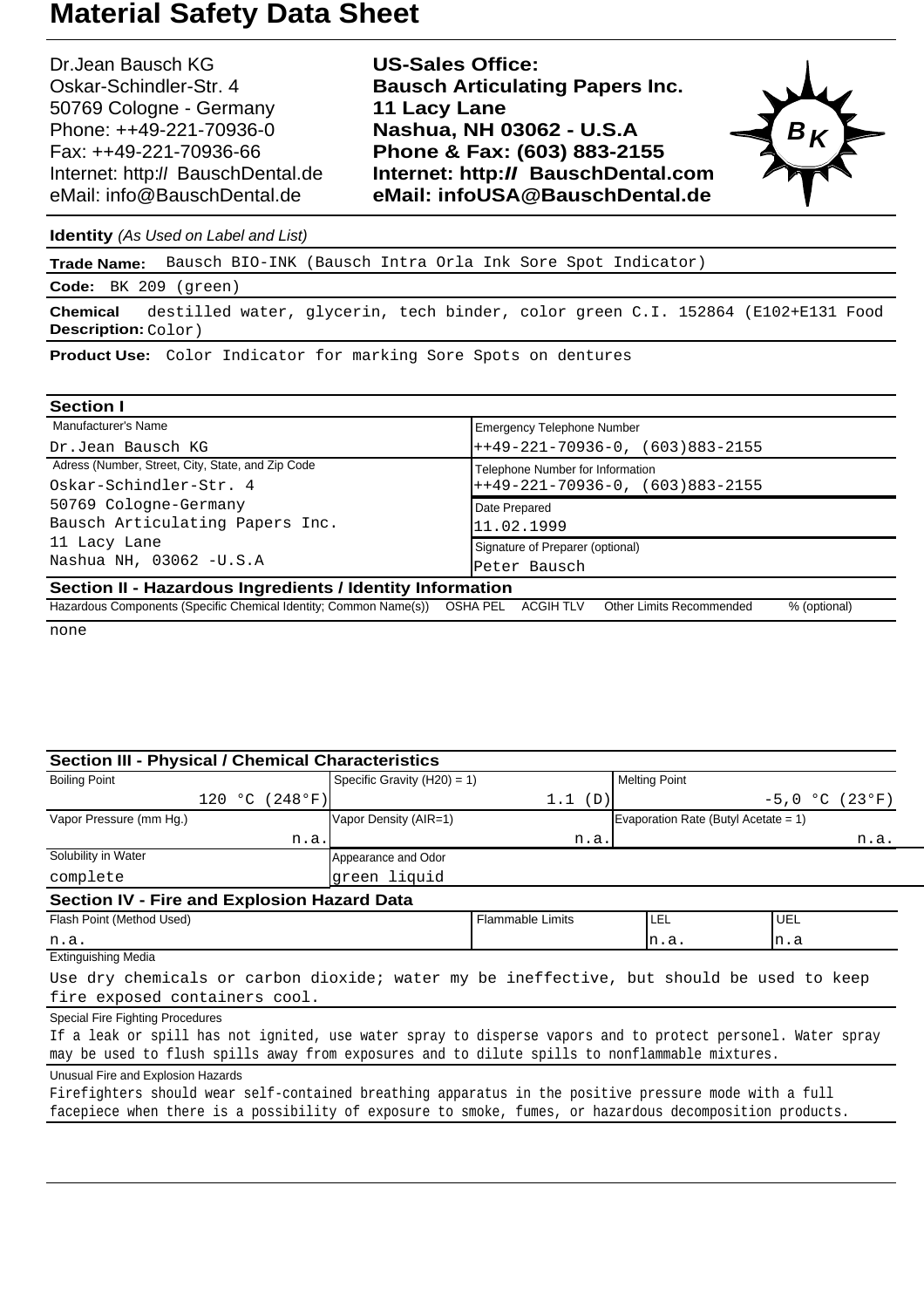Dr.Jean Bausch KG Oskar-Schindler-Str. 4 50769 Cologne - Germany Phone: ++49-221-70936-0 Fax: ++49-221-70936-66 Internet: http:// BauschDental.de eMail: [info@BauschDental.de](mailto:info@BauschDental.de)

**US-Sales Office: Bausch Articulating Papers Inc. 11 Lacy Lane Nashua, NH 03062 - U.S.A Phone & Fax: (603) 883-2155 Internet: http:II BauschDental.com eMail: [infoUSA@BauschDental.de](mailto:infoUSA@BauschDental.de)**



**Identity** (As Used on Label and List)

**Trade Name:** Bausch Arti Spot ® 2

**Code:** BK 86 (red)

Organic solvents (Ethanol, Propanol, Ethyl-Acetate), Glycerin, Naturual Resins, Description: Pigment Red 4 (FDA Red No.36), Zincstearate, Thickener, Camphor **Chemical**

Product Use: Dental Material, High Spot Indicator for Crowns, Teleskoping Crowns and Frictions

| <b>Section I</b>                                          |                                   |  |  |  |
|-----------------------------------------------------------|-----------------------------------|--|--|--|
| Manufacturer's Name                                       | <b>Emergency Telephone Number</b> |  |  |  |
| Dr.Jean Bausch KG                                         | $++49-221-70936-0, (603)883-2155$ |  |  |  |
| Adress (Number, Street, City, State, and Zip Code         | Telephone Number for Information  |  |  |  |
| Oskar-Schindler-Str. 4                                    | $+49-221-70936-0, (603)883-2155$  |  |  |  |
| 50769 Cologne-Germany                                     | Date Prepared                     |  |  |  |
| Bausch Articulating Papers Inc.                           | 11.02.1999                        |  |  |  |
| 11 Lacy Lane                                              | Signature of Preparer (optional)  |  |  |  |
| Nashua NH, 03062 - U.S.A                                  | Peter Bausch                      |  |  |  |
| Section II - Hazardous Ingredients / Identity Information |                                   |  |  |  |

Hazardous Components (Specific Chemical Identity; Common Name(s)) OSHA PEL ACGIH TLV Other Limits Recommended % (optional)

Ethyl Alcohol **PEL/TLV:** 1000 ppm, **DOT HAZARD CLASS/ID No.:** Class 3, Grp. III/UN 1170, WHMIS Classification: B-2, Flammable Liquid, **NFPA HMIS Rating: Health: 0**,

**Flammability: 3, Reactivity: 0** Ethyl Acetate, 740 ppm, Flammable Liquid Propyl Alcohol, 515 ppm, Flammable Liquid

| <b>Section III - Physical / Chemical Characteristics</b>                                                                                |                                |                         |                                                             |                                        |
|-----------------------------------------------------------------------------------------------------------------------------------------|--------------------------------|-------------------------|-------------------------------------------------------------|----------------------------------------|
| <b>Boiling Point</b>                                                                                                                    | Specific Gravity $(H20) = 1$ ) |                         | <b>Melting Point</b>                                        |                                        |
| 89.4 °C (192°F)                                                                                                                         |                                | 0.81(D)                 |                                                             | $-114.5^{\circ}$ C ( $-174^{\circ}$ F) |
| Vapor Pressure (mm Hg.)                                                                                                                 | Vapor Density (AIR=1)          |                         | Evaporation Rate (Butyl Acetate = 1)                        |                                        |
| 44.6                                                                                                                                    |                                | n.a.                    |                                                             | 2.8                                    |
| Solubility in Water                                                                                                                     | Appearance and Odor            |                         |                                                             |                                        |
| partly, not complete                                                                                                                    |                                |                         | white liquid color, fresh smell (alcohol odor with camphor) |                                        |
| Section IV - Fire and Explosion Hazard Data                                                                                             |                                |                         |                                                             |                                        |
| Flash Point (Method Used)                                                                                                               |                                | <b>Flammable Limits</b> | <b>LEL</b>                                                  | <b>UEL</b>                             |
| 6°C/43°F (Literature)                                                                                                                   |                                |                         | $2.1 \text{ Vol.} -\text{\%}$                               | $13,5 \text{ Vol.} -$                  |
| <b>Extinguishing Media</b>                                                                                                              |                                |                         |                                                             |                                        |
| Use dry chemicals or carbon dioxide; water my be ineffective, but should be used to keep                                                |                                |                         |                                                             |                                        |
| fire exposed containers cool.                                                                                                           |                                |                         |                                                             |                                        |
| <b>Special Fire Fighting Procedures</b>                                                                                                 |                                |                         |                                                             |                                        |
| If a leak or spill has not ignited, use water spray to disperse vapors and to protect personel. Water spray                             |                                |                         |                                                             |                                        |
| may be used to flush spills away from exposures and to dilute spills to nonflammable mixtures.                                          |                                |                         |                                                             |                                        |
| Unusual Fire and Explosion Hazards                                                                                                      |                                |                         |                                                             |                                        |
| Firefighters should wear self-contained breathing apparatus in the positive pressure mode with a full                                   |                                |                         |                                                             |                                        |
| facepiece when there is a possibility of exposure to smoke, fumes, or hazardous decomposition products.                                 |                                |                         |                                                             |                                        |
| WARNING ! FLAMMABLE. Keep away from heat, sparks, flame, and all other<br>ignition sources. Vapor may form flammable mixtures with air. |                                |                         |                                                             |                                        |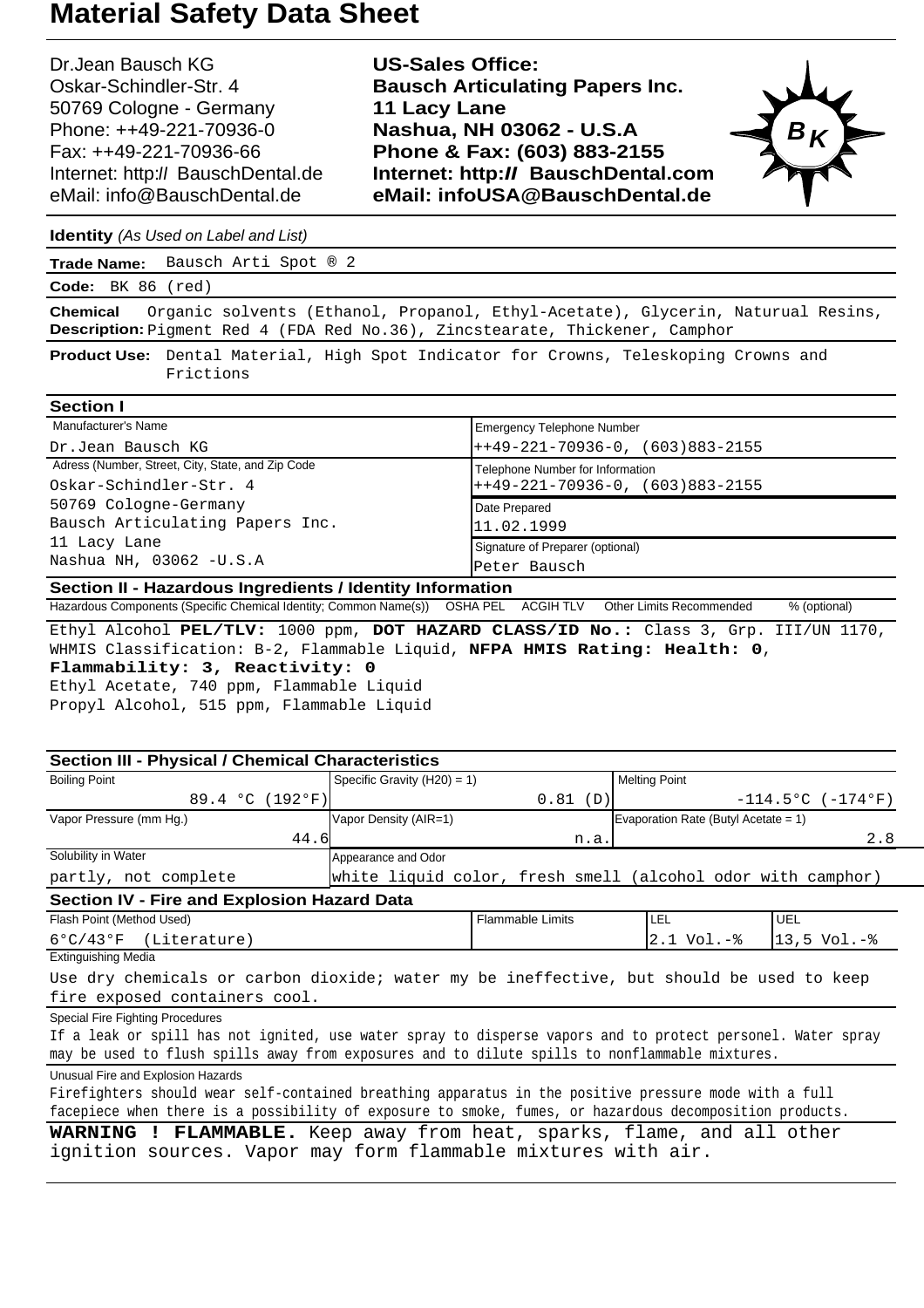Dr.Jean Bausch KG Oskar-Schindler-Str. 4 50769 Cologne - Germany Phone: ++49-221-70936-0 Fax: ++49-221-70936-66 Internet: http:// BauschDental.de eMail: [info@BauschDental.de](mailto:info@BauschDental.de)

**US-Sales Office: Bausch Articulating Papers Inc. 11 Lacy Lane Nashua, NH 03062 - U.S.A Phone & Fax: (603) 883-2155 Internet: http:II BauschDental.com eMail: [infoUSA@BauschDental.de](mailto:infoUSA@BauschDental.de)**



**Identity** (As Used on Label and List)

**Trade Name:** Bausch Arti Spot ® 3

**Code:** BK 87 (blue)

Organic solvents (Ethanol, Propanol, Ethyl-Acetate), Glycerin, Naturual Resins, C.I.Pigment Description: Blue 15, C.I.Pigment Blue 15 (FD&C Blue 1) , Zincstearate, Thickener, Camphor **Chemical**

Product Use: Dental Material, High Spot Indicator for Crowns, Teleskoping Crowns and Frictions

| <b>Section I</b>                                  |                                   |  |  |
|---------------------------------------------------|-----------------------------------|--|--|
| Manufacturer's Name                               | <b>Emergency Telephone Number</b> |  |  |
| Dr.Jean Bausch KG                                 | $++49-221-70936-0, (603)883-2155$ |  |  |
| Adress (Number, Street, City, State, and Zip Code | Telephone Number for Information  |  |  |
| Oskar-Schindler-Str. 4                            | $++49-221-70936-0, (603)883-2155$ |  |  |
| 50769 Cologne-Germany                             | Date Prepared                     |  |  |
| Bausch Articulating Papers Inc.                   | 11.02.1999                        |  |  |
| 11 Lacy Lane                                      | Signature of Preparer (optional)  |  |  |
| Nashua NH, 03062 - U.S.A                          |                                   |  |  |
|                                                   | Peter Bausch                      |  |  |

Ethyl Alcohol **PEL/TLV:** 1000 ppm, **DOT HAZARD CLASS/ID No.:** Class 3, Grp. III/UN 1170, Hazardous Components (Specific Chemical Identity; Common Name(s)) OSHA PEL ACGIH TLV Other Limits Recommended % (optional)

WHMIS Classification: B-2, Flammable Liquid, **NFPA HMIS Rating: Health: 0**,

**Flammability: 3, Reactivity: 0** Ethyl Acetate, 740 ppm, Flammable Liquid Propyl Alcohol, 515 ppm, Flammable Liquid

| <b>Section III - Physical / Chemical Characteristics</b>                                                                                |                                |                         |                                                             |                                        |
|-----------------------------------------------------------------------------------------------------------------------------------------|--------------------------------|-------------------------|-------------------------------------------------------------|----------------------------------------|
| <b>Boiling Point</b>                                                                                                                    | Specific Gravity $(H20) = 1$ ) |                         | <b>Melting Point</b>                                        |                                        |
| 89.4 °C (192°F)                                                                                                                         |                                | 0.81(D)                 |                                                             | $-114.5^{\circ}$ C ( $-174^{\circ}$ F) |
| Vapor Pressure (mm Hg.)                                                                                                                 | Vapor Density (AIR=1)          |                         | Evaporation Rate (Butyl Acetate = 1)                        |                                        |
| 44.6                                                                                                                                    |                                | n.a.                    |                                                             | 2.8                                    |
| Solubility in Water                                                                                                                     | Appearance and Odor            |                         |                                                             |                                        |
| partly, not complete                                                                                                                    |                                |                         | white liquid color, fresh smell (alcohol odor with camphor) |                                        |
| <b>Section IV - Fire and Explosion Hazard Data</b>                                                                                      |                                |                         |                                                             |                                        |
| Flash Point (Method Used)                                                                                                               |                                | <b>Flammable Limits</b> | <b>LEL</b>                                                  | <b>UEL</b>                             |
| 6°C/43°F (Literature)                                                                                                                   |                                |                         | 2.1 Vol.-%                                                  | $13,5 \text{ Vol.}  \frac{8}{3}$       |
| <b>Extinguishing Media</b>                                                                                                              |                                |                         |                                                             |                                        |
| Use dry chemicals or carbon dioxide; water my be ineffective, but should be used to keep                                                |                                |                         |                                                             |                                        |
| fire exposed containers cool.                                                                                                           |                                |                         |                                                             |                                        |
| <b>Special Fire Fighting Procedures</b>                                                                                                 |                                |                         |                                                             |                                        |
| If a leak or spill has not ignited, use water spray to disperse vapors and to protect personel. Water spray                             |                                |                         |                                                             |                                        |
| may be used to flush spills away from exposures and to dilute spills to nonflammable mixtures.                                          |                                |                         |                                                             |                                        |
| Unusual Fire and Explosion Hazards                                                                                                      |                                |                         |                                                             |                                        |
| Firefighters should wear self-contained breathing apparatus in the positive pressure mode with a full                                   |                                |                         |                                                             |                                        |
| facepiece when there is a possibility of exposure to smoke, fumes, or hazardous decomposition products.                                 |                                |                         |                                                             |                                        |
| WARNING ! FLAMMABLE. Keep away from heat, sparks, flame, and all other<br>ignition sources. Vapor may form flammable mixtures with air. |                                |                         |                                                             |                                        |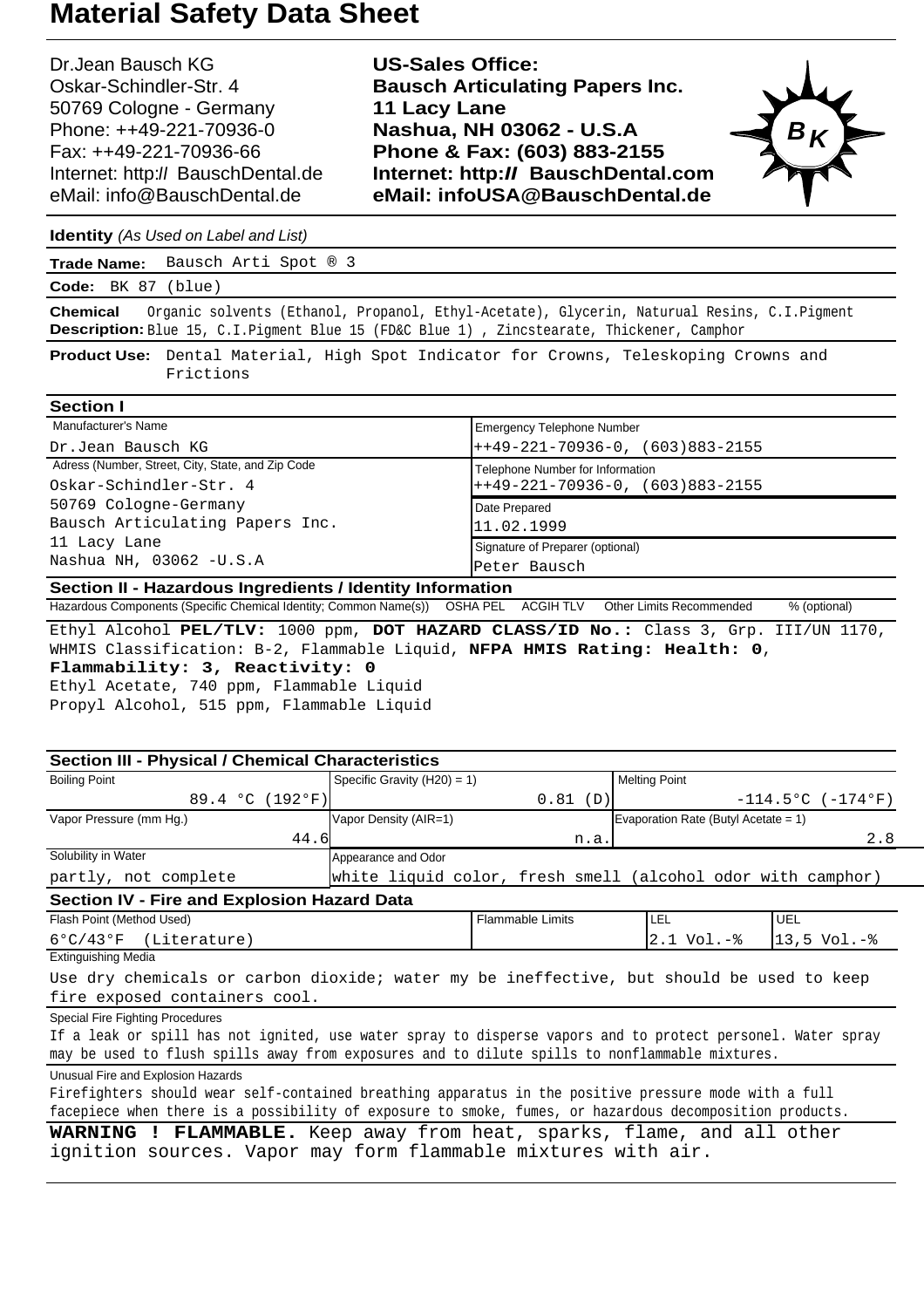Dr.Jean Bausch KG Oskar-Schindler-Str. 4 50769 Cologne - Germany Phone: ++49-221-70936-0 Fax: ++49-221-70936-66 Internet: http:// BauschDental.de eMail: [info@BauschDental.de](mailto:info@BauschDental.de)

**US-Sales Office: Bausch Articulating Papers Inc. 11 Lacy Lane Nashua, NH 03062 - U.S.A Phone & Fax: (603) 883-2155 Internet: http:II BauschDental.com eMail: [infoUSA@BauschDental.de](mailto:infoUSA@BauschDental.de)**



**Identity** (As Used on Label and List)

**Trade Name:** Bausch Arti Spray ®

**Code:** BK 285 (white)

**Chemical** Propan, Butan, Titandioxide (C.I.Pigment White 6) **Description:**

**Product Use:** Dental Material, Occlusion Spray

| <b>Section I</b>                                                                                                                                                                    |                                                                                      |          |                                   |                                    |                          |              |
|-------------------------------------------------------------------------------------------------------------------------------------------------------------------------------------|--------------------------------------------------------------------------------------|----------|-----------------------------------|------------------------------------|--------------------------|--------------|
| Manufacturer's Name                                                                                                                                                                 |                                                                                      |          | <b>Emergency Telephone Number</b> |                                    |                          |              |
| Dr.Jean Bausch KG                                                                                                                                                                   |                                                                                      |          |                                   | $+49-221-70936-0, (603)883-2155$   |                          |              |
| Adress (Number, Street, City, State, and Zip Code<br>Oskar-Schindler-Str. 4<br>50769 Cologne-Germany<br>Bausch Articulating Papers Inc.<br>11 Lacy Lane<br>Nashua NH, 03062 - U.S.A |                                                                                      |          | Telephone Number for Information  |                                    |                          |              |
|                                                                                                                                                                                     |                                                                                      |          |                                   | $++49-221-70936-0$ , (603)883-2155 |                          |              |
|                                                                                                                                                                                     |                                                                                      |          | Date Prepared                     |                                    |                          |              |
|                                                                                                                                                                                     |                                                                                      |          | 11.02.1999                        |                                    |                          |              |
|                                                                                                                                                                                     |                                                                                      |          | Signature of Preparer (optional)  |                                    |                          |              |
|                                                                                                                                                                                     |                                                                                      |          | Peter Bausch                      |                                    |                          |              |
|                                                                                                                                                                                     | Section II - Hazardous Ingredients / Identity Information                            |          |                                   |                                    |                          |              |
|                                                                                                                                                                                     | Hazardous Components (Specific Chemical Identity; Common Name(s)) OSHA PEL ACGIH TLV |          |                                   |                                    | Other Limits Recommended | % (optional) |
| CAS number                                                                                                                                                                          | name                                                                                 | °        | - content                         |                                    | R-phrase                 |              |
| $74 - 98 - 6$                                                                                                                                                                       | Propan                                                                               | $5 - 95$ |                                   |                                    | 12                       |              |
| $106 - 97 - 8$                                                                                                                                                                      | Butan                                                                                | $5 - 95$ |                                   |                                    | 12                       |              |

| <b>Section III - Physical / Chemical Characteristics</b>                                                |                                |                         |                                      |            |  |  |  |  |  |
|---------------------------------------------------------------------------------------------------------|--------------------------------|-------------------------|--------------------------------------|------------|--|--|--|--|--|
| <b>Boiling Point</b>                                                                                    | Specific Gravity $(H20) = 1$ ) |                         | <b>Melting Point</b>                 |            |  |  |  |  |  |
| Vapor Pressure (mm Hg.)                                                                                 | Vapor Density (AIR=1)          |                         | Evaporation Rate (Butyl Acetate = 1) |            |  |  |  |  |  |
|                                                                                                         |                                | $0.61$ (at 20 °C)       |                                      |            |  |  |  |  |  |
| Solubility in Water                                                                                     | Appearance and Odor            |                         |                                      |            |  |  |  |  |  |
| <b>Section IV - Fire and Explosion Hazard Data</b>                                                      |                                |                         |                                      |            |  |  |  |  |  |
| Flash Point (Method Used)                                                                               |                                | <b>Flammable Limits</b> | <b>LEL</b>                           | <b>UEL</b> |  |  |  |  |  |
| $\leq 0$ °C                                                                                             |                                | $1.5$ Vol.- $%$         |                                      |            |  |  |  |  |  |
| <b>Extinguishing Media</b>                                                                              |                                |                         |                                      |            |  |  |  |  |  |
|                                                                                                         |                                |                         |                                      |            |  |  |  |  |  |
| Use dry CO2, extingguishing powder, foam or water dust<br><b>Special Fire Fighting Procedures</b>       |                                |                         |                                      |            |  |  |  |  |  |
| for sefety reasons, unsuitable extinguishing agents                                                     |                                |                         |                                      |            |  |  |  |  |  |
| jets of water                                                                                           |                                |                         |                                      |            |  |  |  |  |  |
| Unusual Fire and Explosion Hazards                                                                      |                                |                         |                                      |            |  |  |  |  |  |
|                                                                                                         |                                |                         |                                      |            |  |  |  |  |  |
| Firefighters should wear self-contained breathing apparatus in the positive pressure mode with a full   |                                |                         |                                      |            |  |  |  |  |  |
| facepiece when there is a possibility of exposure to smoke, fumes, or hazardous decomposition products. |                                |                         |                                      |            |  |  |  |  |  |
| <b>WARNING ! FLAMMABLE.</b> Keep away from heat, sparks, flame, and all other                           |                                |                         |                                      |            |  |  |  |  |  |
| ignition sources. Protect against sun and heat above 50 °C. Keep out of                                 |                                |                         |                                      |            |  |  |  |  |  |
| children reach. Store container in a good ventilated room.                                              |                                |                         |                                      |            |  |  |  |  |  |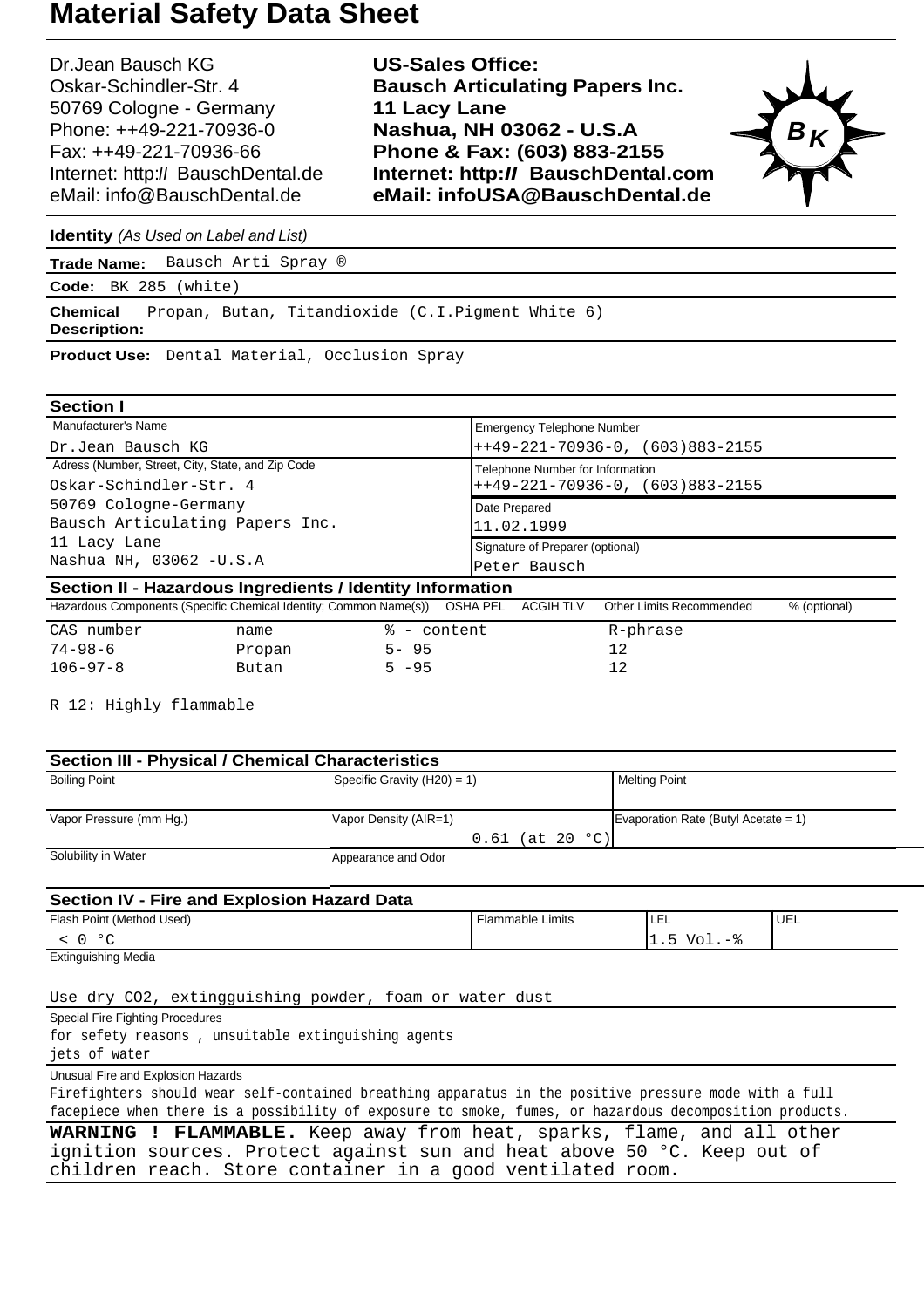Dr.Jean Bausch KG Oskar-Schindler-Str. 4 50769 Cologne - Germany Phone: ++49-221-70936-0 Fax: ++49-221-70936-66 Internet: http:// BauschDental.de eMail: [info@BauschDental.de](mailto:info@BauschDental.de)

**US-Sales Office: Bausch Articulating Papers Inc. 11 Lacy Lane Nashua, NH 03062 - U.S.A Phone & Fax: (603) 883-2155 Internet: http:II BauschDental.com eMail: [infoUSA@BauschDental.de](mailto:infoUSA@BauschDental.de)**



**Identity** (As Used on Label and List)

**Trade Name:** Bausch Arti Spray ®

**Code:** BK 286 (red)

**Chemical** Propan, Butan, C.I.Pigment Red **Description:**

**Product Use:** Dental Material, Occlusion Spray

| <b>Section I</b>                                                           |        |          |                                  |                                   |                                   |              |  |
|----------------------------------------------------------------------------|--------|----------|----------------------------------|-----------------------------------|-----------------------------------|--------------|--|
| Manufacturer's Name                                                        |        |          |                                  | <b>Emergency Telephone Number</b> |                                   |              |  |
| Dr.Jean Bausch KG                                                          |        |          |                                  |                                   | $++49-221-70936-0, (603)883-2155$ |              |  |
| Adress (Number, Street, City, State, and Zip Code                          |        |          |                                  | Telephone Number for Information  |                                   |              |  |
| Oskar-Schindler-Str. 4                                                     |        |          |                                  | $++49-221-70936-0, (603)883-2155$ |                                   |              |  |
| 50769 Cologne-Germany                                                      |        |          |                                  | Date Prepared                     |                                   |              |  |
| Bausch Articulating Papers Inc.                                            |        |          | 11.02.1999                       |                                   |                                   |              |  |
| 11 Lacy Lane                                                               |        |          | Signature of Preparer (optional) |                                   |                                   |              |  |
| Nashua NH, 03062 - U.S.A                                                   |        |          | Peter Bausch                     |                                   |                                   |              |  |
| Section II - Hazardous Ingredients / Identity Information                  |        |          |                                  |                                   |                                   |              |  |
| Hazardous Components (Specific Chemical Identity; Common Name(s)) OSHA PEL |        |          |                                  | ACGIH TLV                         | <b>Other Limits Recommended</b>   | % (optional) |  |
| CAS number                                                                 | name   | °        | - content                        |                                   | R-phrase                          |              |  |
| $74 - 98 - 6$                                                              | Propan | $5 - 95$ |                                  |                                   | 12                                |              |  |
| $106 - 97 - 8$                                                             | Butan  | $5 - 95$ |                                  |                                   | 12                                |              |  |

| <b>Section III - Physical / Chemical Characteristics</b>                                                                                                                                                               |                                |                         |                                      |            |  |  |  |  |  |
|------------------------------------------------------------------------------------------------------------------------------------------------------------------------------------------------------------------------|--------------------------------|-------------------------|--------------------------------------|------------|--|--|--|--|--|
| <b>Boiling Point</b>                                                                                                                                                                                                   | Specific Gravity $(H20) = 1$ ) |                         | <b>Melting Point</b>                 |            |  |  |  |  |  |
| Vapor Pressure (mm Hg.)                                                                                                                                                                                                | Vapor Density (AIR=1)          |                         | Evaporation Rate (Butyl Acetate = 1) |            |  |  |  |  |  |
|                                                                                                                                                                                                                        |                                | $0.61$ (at 20 °C)       |                                      |            |  |  |  |  |  |
| Solubility in Water                                                                                                                                                                                                    | Appearance and Odor            |                         |                                      |            |  |  |  |  |  |
| <b>Section IV - Fire and Explosion Hazard Data</b>                                                                                                                                                                     |                                |                         |                                      |            |  |  |  |  |  |
| Flash Point (Method Used)                                                                                                                                                                                              |                                | <b>Flammable Limits</b> | <b>LEL</b>                           | <b>UEL</b> |  |  |  |  |  |
| $\leq 0$ °C                                                                                                                                                                                                            |                                | $1.5 \text{ Vol.} -$    |                                      |            |  |  |  |  |  |
| <b>Extinguishing Media</b>                                                                                                                                                                                             |                                |                         |                                      |            |  |  |  |  |  |
| Use dry CO2, extingguishing powder, foam or water dust                                                                                                                                                                 |                                |                         |                                      |            |  |  |  |  |  |
| <b>Special Fire Fighting Procedures</b>                                                                                                                                                                                |                                |                         |                                      |            |  |  |  |  |  |
| for sefety reasons, unsuitable extinguishing agents                                                                                                                                                                    |                                |                         |                                      |            |  |  |  |  |  |
| jets of water                                                                                                                                                                                                          |                                |                         |                                      |            |  |  |  |  |  |
| Unusual Fire and Explosion Hazards                                                                                                                                                                                     |                                |                         |                                      |            |  |  |  |  |  |
| Firefighters should wear self-contained breathing apparatus in the positive pressure mode with a full                                                                                                                  |                                |                         |                                      |            |  |  |  |  |  |
| facepiece when there is a possibility of exposure to smoke, fumes, or hazardous decomposition products.                                                                                                                |                                |                         |                                      |            |  |  |  |  |  |
| <b>WARNING ! FLAMMABLE.</b> Keep away from heat, sparks, flame, and all other<br>ignition sources. Protect against sun and heat above 50 °C. Keep out of<br>children reach. Store container in a good ventilated room. |                                |                         |                                      |            |  |  |  |  |  |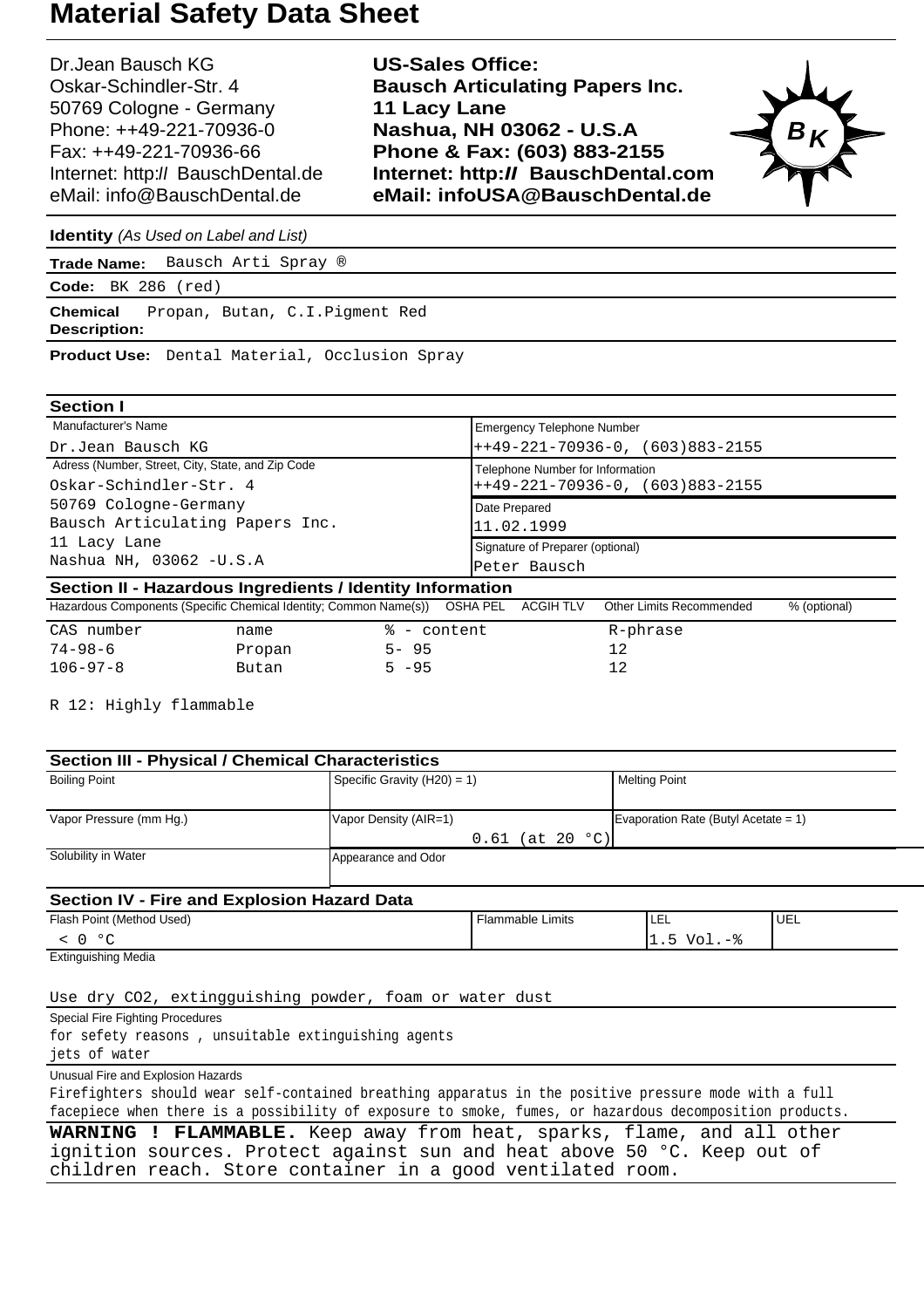Dr.Jean Bausch KG Oskar-Schindler-Str. 4 50769 Cologne - Germany Phone: ++49-221-70936-0 Fax: ++49-221-70936-66 Internet: http:// BauschDental.de eMail: [info@BauschDental.de](mailto:info@BauschDental.de)

**US-Sales Office: Bausch Articulating Papers Inc. 11 Lacy Lane Nashua, NH 03062 - U.S.A Phone & Fax: (603) 883-2155 Internet: http:II BauschDental.com eMail: [infoUSA@BauschDental.de](mailto:infoUSA@BauschDental.de)**



**Identity** (As Used on Label and List)

**Trade Name:** Bausch Arti Spray ®

**Code:** BK 287 (blue)

**Chemical** Propan, Butan, C.I.Pigment Blue **Description:**

**Product Use:** Dental Material, Occlusion Spray

| <b>Section I</b>                                                         |                                                                                      |          |                                  |                                   |                                  |              |
|--------------------------------------------------------------------------|--------------------------------------------------------------------------------------|----------|----------------------------------|-----------------------------------|----------------------------------|--------------|
| Manufacturer's Name                                                      |                                                                                      |          |                                  | <b>Emergency Telephone Number</b> |                                  |              |
| Dr.Jean Bausch KG                                                        |                                                                                      |          |                                  |                                   | $+49-221-70936-0, (603)883-2155$ |              |
| Adress (Number, Street, City, State, and Zip Code                        |                                                                                      |          |                                  | Telephone Number for Information  |                                  |              |
| Oskar-Schindler-Str. 4                                                   |                                                                                      |          |                                  | $++49-221-70936-0, (603)883-2155$ |                                  |              |
| 50769 Cologne-Germany<br>Bausch Articulating Papers Inc.<br>11 Lacy Lane |                                                                                      |          | Date Prepared<br>11.02.1999      |                                   |                                  |              |
|                                                                          |                                                                                      |          |                                  |                                   |                                  |              |
|                                                                          |                                                                                      |          | Signature of Preparer (optional) |                                   |                                  |              |
| Nashua NH, 03062 - U.S.A                                                 |                                                                                      |          |                                  | Peter Bausch                      |                                  |              |
|                                                                          | Section II - Hazardous Ingredients / Identity Information                            |          |                                  |                                   |                                  |              |
|                                                                          | Hazardous Components (Specific Chemical Identity; Common Name(s)) OSHA PEL ACGIH TLV |          |                                  |                                   | <b>Other Limits Recommended</b>  | % (optional) |
| CAS number                                                               | name                                                                                 | °≈       | - content                        |                                   | R-phrase                         |              |
| $74 - 98 - 6$                                                            | Propan                                                                               | $5 - 95$ |                                  |                                   | 12                               |              |
| $106 - 97 - 8$                                                           | Butan                                                                                | $5 - 95$ |                                  |                                   | 12                               |              |

| <b>Section III - Physical / Chemical Characteristics</b>                                                                                                                                                               |                                |                         |                                      |            |  |  |  |  |  |
|------------------------------------------------------------------------------------------------------------------------------------------------------------------------------------------------------------------------|--------------------------------|-------------------------|--------------------------------------|------------|--|--|--|--|--|
| <b>Boiling Point</b>                                                                                                                                                                                                   | Specific Gravity $(H20) = 1$ ) |                         | <b>Melting Point</b>                 |            |  |  |  |  |  |
| Vapor Pressure (mm Hg.)                                                                                                                                                                                                | Vapor Density (AIR=1)          |                         | Evaporation Rate (Butyl Acetate = 1) |            |  |  |  |  |  |
|                                                                                                                                                                                                                        |                                | $0.61$ (at 20 °C)       |                                      |            |  |  |  |  |  |
| Solubility in Water                                                                                                                                                                                                    | Appearance and Odor            |                         |                                      |            |  |  |  |  |  |
| <b>Section IV - Fire and Explosion Hazard Data</b>                                                                                                                                                                     |                                |                         |                                      |            |  |  |  |  |  |
| Flash Point (Method Used)                                                                                                                                                                                              |                                | <b>Flammable Limits</b> | <b>LEL</b>                           | <b>UEL</b> |  |  |  |  |  |
| $\leq 0$ °C                                                                                                                                                                                                            |                                | $1.5 \text{ Vol.} -$    |                                      |            |  |  |  |  |  |
| <b>Extinguishing Media</b>                                                                                                                                                                                             |                                |                         |                                      |            |  |  |  |  |  |
| Use dry CO2, extingguishing powder, foam or water dust                                                                                                                                                                 |                                |                         |                                      |            |  |  |  |  |  |
| <b>Special Fire Fighting Procedures</b>                                                                                                                                                                                |                                |                         |                                      |            |  |  |  |  |  |
| for sefety reasons, unsuitable extinguishing agents                                                                                                                                                                    |                                |                         |                                      |            |  |  |  |  |  |
| jets of water                                                                                                                                                                                                          |                                |                         |                                      |            |  |  |  |  |  |
| Unusual Fire and Explosion Hazards                                                                                                                                                                                     |                                |                         |                                      |            |  |  |  |  |  |
| Firefighters should wear self-contained breathing apparatus in the positive pressure mode with a full                                                                                                                  |                                |                         |                                      |            |  |  |  |  |  |
| facepiece when there is a possibility of exposure to smoke, fumes, or hazardous decomposition products.                                                                                                                |                                |                         |                                      |            |  |  |  |  |  |
| <b>WARNING ! FLAMMABLE.</b> Keep away from heat, sparks, flame, and all other<br>ignition sources. Protect against sun and heat above 50 °C. Keep out of<br>children reach. Store container in a good ventilated room. |                                |                         |                                      |            |  |  |  |  |  |